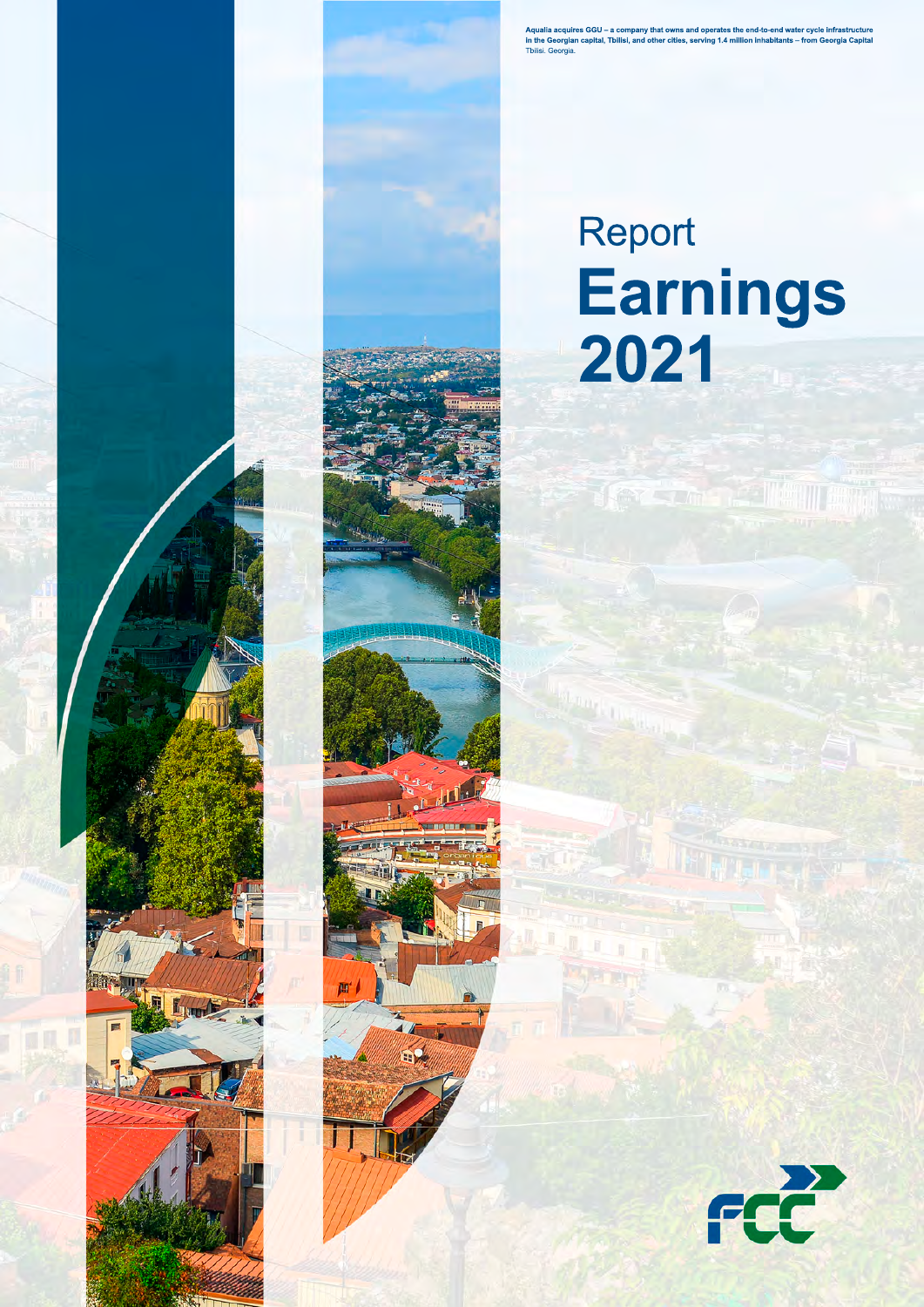

# TABLE OF CONTENTS

| 1)             | <b>SIGNIFICANT EVENTS</b>        | $\overline{2}$ |
|----------------|----------------------------------|----------------|
| 2)             | <b>EXECUTIVE SUMMARY</b>         | 3              |
| 3)             | SUMMARY BY BUSINESS AREA         | $\overline{4}$ |
| 4)             | <b>INCOME STATEMENT</b>          | 5              |
| 5)             | <b>BALANCE SHEET</b>             | 10             |
| 6 <sup>0</sup> | <b>CASH FLOW</b>                 | 14             |
| 7)             | <b>ANALYSIS BY BUSINESS AREA</b> | 16             |
| 8)             | <b>SHARE INFORMATION</b>         | 26             |
| 9)             | <b>DISCLAIMER</b>                | 27             |
|                | 10) CONTACT DETAILS              | 28             |
|                |                                  |                |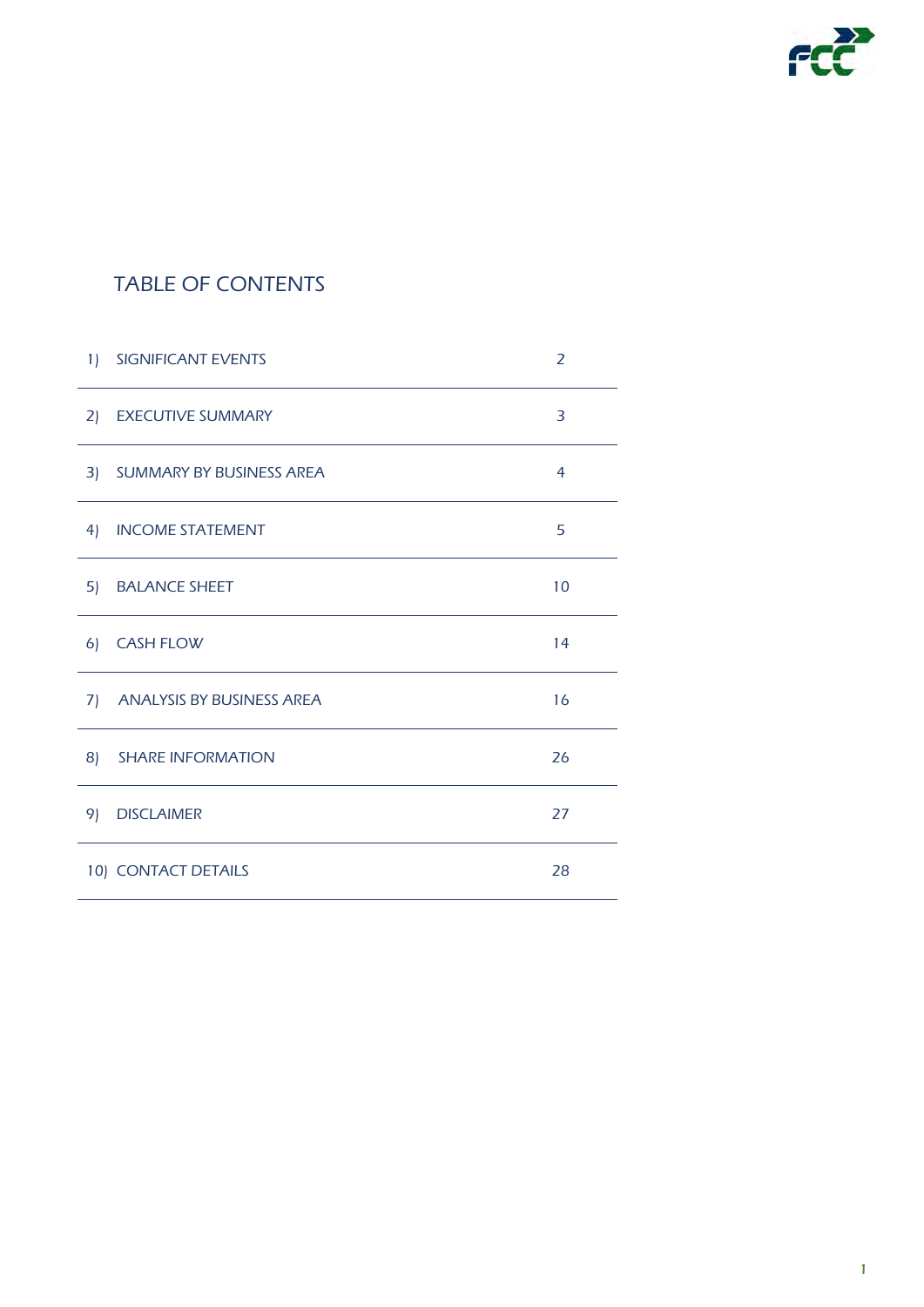

#### **1. SIGNIFICANT EVENTS**

#### **FCC Inmobiliaria increases in size and strengthens its competitive position**

On 8 October, FCC Inmobiliaria, parent company of the real-estate area of FCC Group, reached an agreement with Control Empresarial de Capitales (CEC) to acquire 13.12% of the capital stock of Realia for an amount of 83.9 million euros, whereby FCC Inmobiliaria now holds a majority share (50.1%) and, as a result, has achieved its global consolidation within the FCC Group. In addition, it acquired the capital stock of Jezzine, an asset holding company 100% owned by Soinmob, a subsidiary of CEC. As a result of this operation, control of FCC Inmobiliaria is retained, with 80.03% of the capital of the head subsidiary company of the strengthened Real Estate area of the FCC Group, leading to significant strengthening of its competitive position, operating synergies, and presence in the rental property business.

Subsequently, last December, Realia, through Realia Patrimonio, acquired 37.11% of its subsidiary company Hermanos Revilla, S.A. for a price of 189 million euros. After this purchase, the Realia Group's direct and indirect stake in the company has risen to 87.76% of its share capital and it now controls 100% of the company.

#### **FCC Aqualia agrees to purchase 80% of GGU's water business for USD 180 million**

Last December FCC Aqualia agreed to acquire 80% of the water business of Georgia Global Utilities (GGU) for USD 180 million. The purchase process with GGU, the proprietor of water utility and power generation assets, will be carried out in two phases: (i) a first phase, which has been completed, where FCC Aqualia has acquired 65% of the current GGU, which includes water and renewable energy assets, for a price of USD 180 million. (ii) a second phase, in which GGU will spin off the renewable energy assets, leaving in the perimeter of GGU only the water assets (with four hydroelectric plants associated with the water cycle), with FCC Aqualia then holding 80% of GGU and its former sole shareholder holding the remaining 20%.

#### **FCC Medio Ambiente expands its presence in the USA and Central Europe**

Last December, FCC Environmental Services made its first acquisition in the USA with the purchase of Premier Waste Services in Dallas (Texas), a company specialising in tertiary waste collection in that area, for USD 34 million. This operation enhances the service offering and increases operational efficiency in the existing collection and treatment activities in the state of Texas. In addition, the city of Wellington (Florida) awarded the municipal solid waste collection service for ten years (with a possible extension for another five years), with a portfolio of more than 110 million euros. This was in addition to the residential and commercial solid waste collection contract in Hillsborough County, also in Florida, awarded for eight years (with a possible extension for four years) with a portfolio of 230 million euros.

FCC Environment Austria was awarded with the municipal waste treatment and transport contract of the West Tyrol Waste Treatment Association, which will begin in January 2022, with a 5-year duration, extendable for another 5 years and with a backlog worth 33 million euros.

#### **FCC Aqualia is awarded three contracts in France**

Last November, FCC Aqualia, through its subsidiary SEFO, was awarded the water supply management of 16 municipalities around Mantes‐la‐Ville in the Yvelines department located in the Île‐de‐France region, very close to Paris. This award consists of the concession of the drinking water supply for a period of six years for around 30 million euros. As a result, the portfolio of future revenues of the comprehensive water management area exceeds 15,000 million euros, an increase of 2.2% at the end of the business year.

#### **FCC Medio Ambiente increases its contracting and boosts its backlog by 17% in the business year**

The volume of future revenues secured by the FCC Medio Ambiente area grew by 17% at year‐end, after increasing revenues by 12.4% in the year, thanks to the incorporation of important contracts in Spain and, to a lesser extent, those mentioned previously in the USA. Among others, the contract for street collection in Barcelona stands out, and in the fourth quarter the awarding of two street cleaning contracts in Madrid, as well as another two for the comprehensive management of green areas and two for the maintenance of urban furniture. This group of contracts contributed a combined contract amount of 1,585 million euros for the year.

Lastly, in terms of treatment and recycling activity, the joint venture led by FCC Medio Ambiente won the contract for the design, development, and operation of the Valladolid Household Waste Treatment and Disposal Centre. It has a duration of 11 years and a portfolio of more than 110 million euros. Also in the recovery activity, the new contract for the selective collection and temporary storage of glass packaging waste for ECOVIDRIO in variousregions of Spain, with a portfolio of 13.5 million euros and a duration of 8 years, stands out.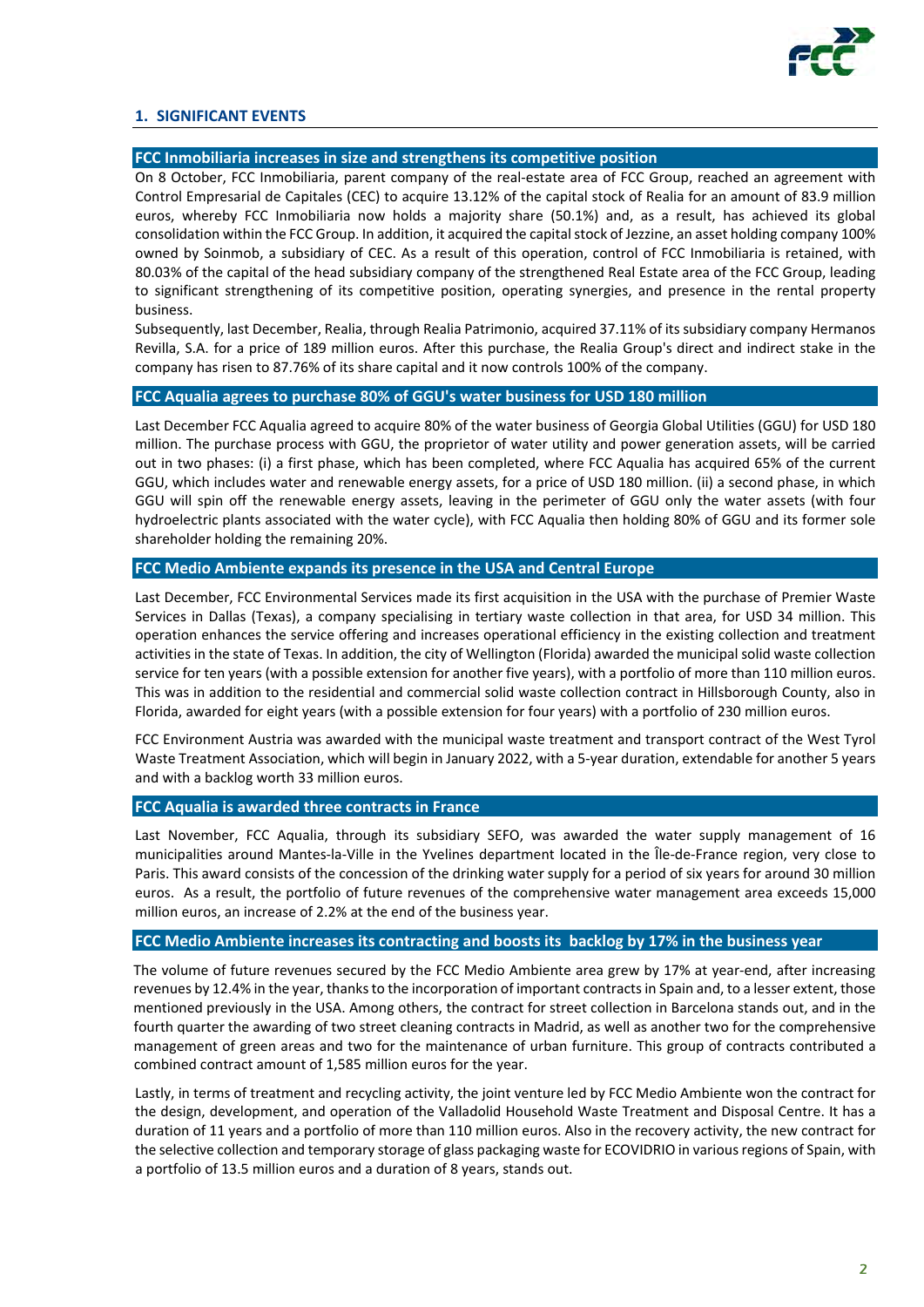

# **2. EXECUTIVE SUMMARY**

| <b>KEY FIGURES</b>                        |                |          |            |  |  |
|-------------------------------------------|----------------|----------|------------|--|--|
| (Millions of euros)                       | <b>Dec. 21</b> | Dec. 20  | Chg. (%)   |  |  |
| Net turnover (NT)                         | 6,659.3        | 6,158.0  | 8.1%       |  |  |
| Gross Operating Profit (EBITDA)           | 1,126.6        | 1,047.5  | 7.6%       |  |  |
| <b>EBITDA Margin</b>                      | 16.9%          | 17.0%    | $-0.1 p.p$ |  |  |
| Net Operating Profit (EBIT)               | 802.2          | 572.7    | 40.1%      |  |  |
| <b>EBIT Margin</b>                        | 12.0%          | 9.3%     | 2.7 p.p.   |  |  |
| Income attributable to the parent company | 580.1          | 262.2    | 121.2%     |  |  |
| Equity                                    | 4,440.7        | 2,908.7  | 52.7%      |  |  |
| Net financial debt                        | 3,225.7        | 2,797.8  | 15.3%      |  |  |
| <b>Backlog</b>                            | 30,196.9       | 29,411.7 | 2.7%       |  |  |

In the 2021 business year, the FCC Group increased its revenues to 6,659.3 million euros, 8.1% higher than in 2020. It is worth highlighting the positive development of most of the business activities, which equalled or exceeded the revenue levels recorded in 2019 (prior to the pandemic), with a notable contribution by the Environment area with a 12.4% increase.

Gross operating profit (EBITDA) grew 7.6%, to reach 1,126.6 million euros. This can be explained by a number of factors. Operating margins rose in most business areas, particularly in Construction. Cement was impacted by high CO2 sales in 2020, 51.1 million euros more than in 2021 and, lastly, the effects of consolidation, with the exit of the concession subgroup Cedinsa from April 2021, in contrast to the entry into full consolidation, in the Real Estate area, of Realia and Jezzine, from 1 November last year. Adjusted for the impact of CO2 and changes in the scope of consolidation, EBITDA grew 17.9% in the business year.

Operating profit (Ebit) includes the described development of Ebitda together with the accounting impact of Realia's full consolidation, by raising the previous level of recorded value of its rental property assets by 241.7 million euros. This is mitigated by the adjustment of 136.0 million euros in the value of property, plant and equipment and goodwill linked to various assets in the Cement area. This together allowed Ebit to increase by 40.1% in the business year.

Attributable net income reached 580.1 million euros, more than twice as much as last year's figures. This increase largely represents operational developments together with a positive performance of the financial result, which includes a reduction in net financial expenses of 43.5 million euros in the year together with a positive impact of 24.5 million euros from exchange differences recorded, compared to a negative contribution of 51.3 million euros in 2020.

Net financial debt amounted to 3,225.7 million euros at the end of the business year, 427.9 million euros more than in 2020. This increase is due to the consolidation of the financing of Realia's and Jezzine's rental assets in the Real Estate area, with a combined amount of 889.7 million euros at year-end. Meanwhile, the performance of all the operating and investment activities accounts for the rest of the financial debt amount.

Equity rose considerably at year‐end, with a figure of 4,440.7 million euros, 52.7% higher than at the end of 2020, explained by the substantial increase achieved by the net profit for the year and the effect of the full consolidation of Realia and Jezzine.

The FCC Group's revenues stood at 30,196.9 million euros as at 31 December 2021, up 2.7% on the balance at year-end 2020, with the new contracts of the Environmental area being a particular highlight.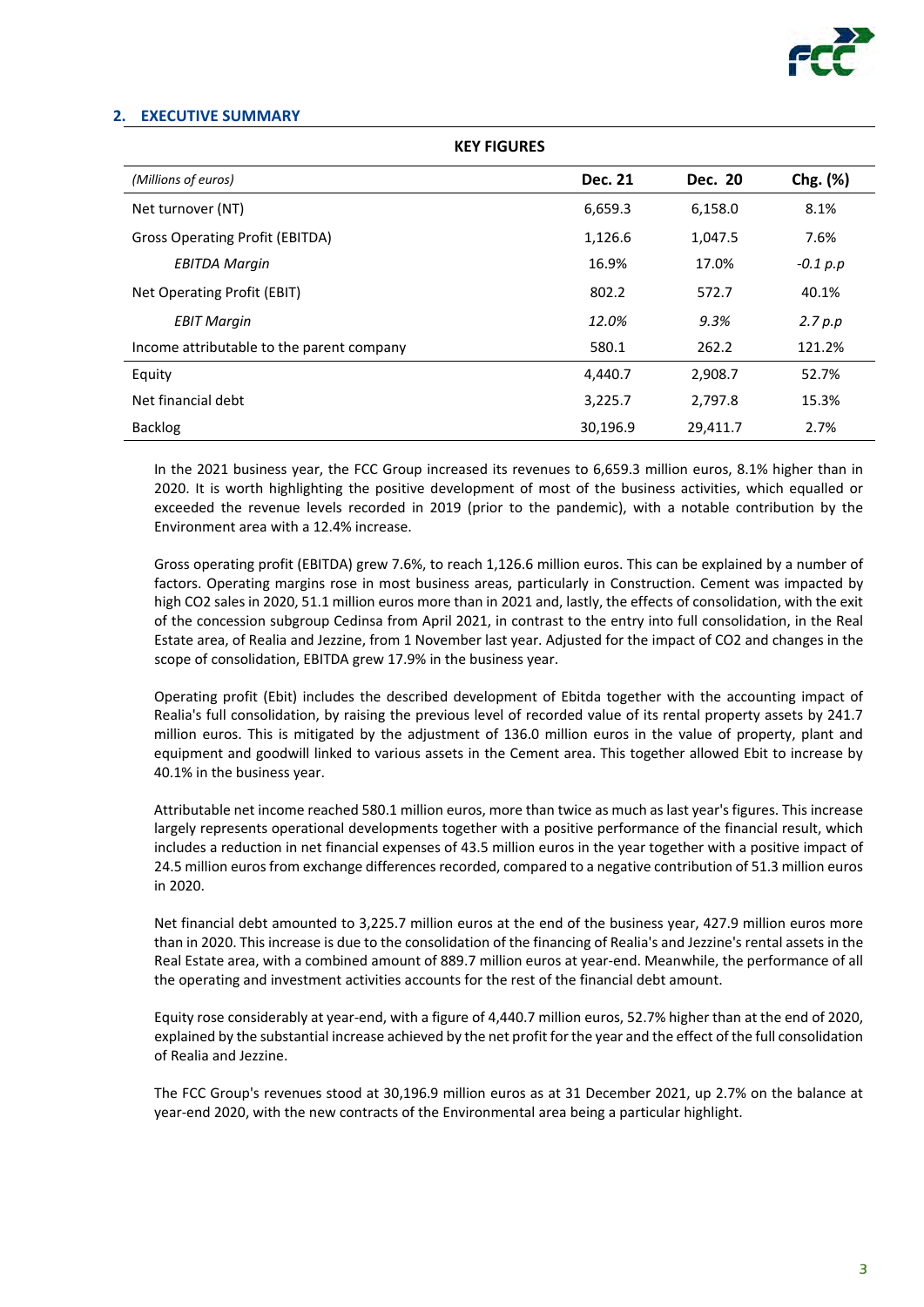

# **3. SUMMARY BY BUSINESS AREA** *(Millions of euros)*

| Area                            | <b>Dec. 21</b> | <b>Dec. 20</b>                 | Chg. (%)  | % of 2021<br>total | % of 2020<br>total |  |
|---------------------------------|----------------|--------------------------------|-----------|--------------------|--------------------|--|
| <b>REVENUE BY BUSINESS AREA</b> |                |                                |           |                    |                    |  |
| Environment                     | 3,244.9        | 2,888.2                        | 12.4%     | 48.7%              | 46.9%              |  |
| Water                           | 1,169.5        | 1,188.3                        | $-1.6%$   | 17.6%              | 19.3%              |  |
| Construction                    | 1,659.6        | 1,611.0                        | 3.0%      | 24.9%              | 26.2%              |  |
| Cement                          | 433.8          | 382.6                          | 13.4%     | 6.5%               | 6.2%               |  |
| Real Estate*                    | 147.9          | 34.8                           | N/A       | 2.2%               | 0.6%               |  |
| Corporate serv. and others      | 3.6            | 53.1                           | $-93.2%$  | 0.1%               | 0.9%               |  |
| <b>Total</b>                    | 6,659.3        | 6,158.0                        | 8.1%      | 100.0%             | 100.0%             |  |
|                                 |                | REVENUE BY GEOGRAPHICAL AREA   |           |                    |                    |  |
| Spain                           | 3,943.8        | 3,672.3                        | 7.4%      | 59.2%              | 59.6%              |  |
| United Kingdom                  | 855.6          | 668.6                          | 28.0%     | 12.8%              | 10.9%              |  |
| Rest of Europe and Others       | 811.5          | 803.0                          | 1.1%      | 12.2%              | 13.0%              |  |
| Latin America and the US A      | 376.0          | 261.5                          | 43.8%     | 5.6%               | 4.2%               |  |
| Czech Republic                  | 346.6          | 285.2                          | 21.5%     | 5.2%               | 4.6%               |  |
| Middle East & Africa            | 325.8          | 467.4                          | $-30.3%$  | 4.9%               | 7.6%               |  |
| <b>Total</b>                    | 6,659.3        | 6,158.0                        | 8.1%      | 100.0%             | 100.0%             |  |
|                                 |                | <b>EBITDA**</b>                |           |                    |                    |  |
| Environment                     | 535.1          | 450.9                          | 18.7%     | 47.5%              | 43.0%              |  |
| Water                           | 298.9          | 282.9                          | 5.7%      | 26.5%              | 27.0%              |  |
| Construction                    | 102.6          | 53.6                           | 91.5%     | 9.1%               | 5.1%               |  |
| Cement                          | 76.1           | 139.9                          | $-45.6%$  | 6.8%               | 13.4%              |  |
| Real Estate*                    | 40.0           | $-3.8$                         | N/A       | 3.6%               | $-0.4%$            |  |
| Corporate serv. and others      | 73.9           | 124.0                          | $-40.4%$  | 6.6%               | 11.8%              |  |
| <b>Total</b>                    | 1,126.6        | 1,047.5                        | 7.6%      | 100.0%             | 100.0%             |  |
|                                 |                | <b>OPERATING PROFIT/(LOSS)</b> |           |                    |                    |  |
| Environment                     | 285.4          | 215.7                          | 32.3%     | 35.6%              | 37.7%              |  |
| Water                           | 181.3          | 167.4                          | 8.3%      | 22.6%              | 29.2%              |  |
| Construction                    | 71.1           | 20.9                           | N/A       | 8.9%               | 3.6%               |  |
| Cement                          | (90.3)         | 106.8                          | $-184.6%$ | $-11.3%$           | 18.6%              |  |
| Real Estate*                    | 298.3          | (3.8)                          | N/A       | 37.2%              | $-0.7%$            |  |
| Corporate serv. and others      | 56.4           | 65.7                           | $-14.2%$  | 7.0%               | 11.5%              |  |
| <b>Total</b>                    | 802.2          | 572.7                          | 40.1%     | 100.0%             | 100.0%             |  |
|                                 |                | <b>NET FINANCIAL DEBT**</b>    |           |                    |                    |  |
| Corporate                       |                |                                |           |                    |                    |  |
| With recourse                   | (326.0)        | 101.6                          | N/A       | $-10.1%$           | 3.6%               |  |
| Without recourse                | 0.5            | 14.7                           | $-96.6%$  | 0.0%               | 0.5%               |  |
| Areas                           |                |                                |           |                    |                    |  |
| Environment                     | 1,289.7        | 1,330.2                        | $-3.0%$   | 40.0%              | 47.5%              |  |
| Water                           | 1,247.6        | 1,177.6                        | 5.9%      | 38.7%              | 42.1%              |  |
| Cement                          | 124.4          | 173.7                          | $-28.4%$  | 3.9%               | 6.2%               |  |
| Real Estate*                    | 889.7          | 0.0                            | N/A       | 27.6%              | 0.0%               |  |
| <b>Total</b>                    | 3,225.7        | 2,797.8                        | 15.3%     | 100.0%             | 100.0%             |  |
|                                 |                | <b>BACKLOG**</b>               |           |                    |                    |  |
| Environment                     | 10,746.4       | 9,184.3                        | 17.0%     | 35.6%              | 31.2%              |  |
| Water                           | 15,361.1       | 15,025.9                       | 2.2%      | 50.9%              | 51.1%              |  |
| Construction                    | 3,981.3        | 5,155.8                        | $-22.8%$  | 13.2%              | 17.5%              |  |
| Real Estate*                    | 108.1          | 45.7                           | N/A       | 0.4%               | 0.2%               |  |
| <b>Total</b>                    | 30,196.9       | 29,411.7                       | 2.7%      | 100.0%             | 100.0%             |  |

**\****Real Estate presents its consolidated key figures for both business years separately.*

*\*\* See page 27 for a definition of the calculation in accordance with ESMA rules (2015/1415en).*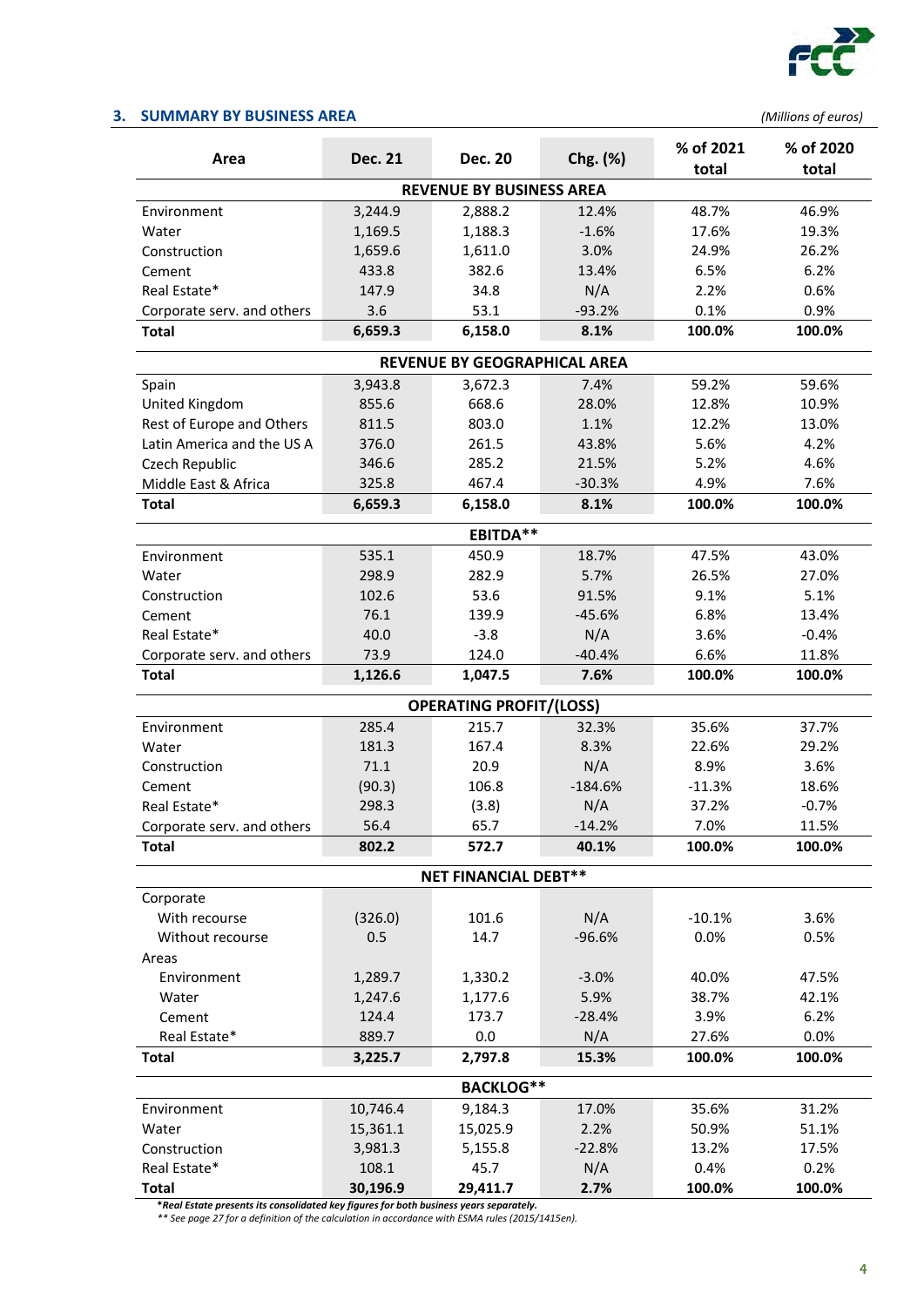

#### **4. INCOME STATEMENT**

| (Millions of euros)                                        | <b>Dec. 21</b> | <b>Dec. 20</b> | Chg. (%)   |
|------------------------------------------------------------|----------------|----------------|------------|
| Net turnover (NT)                                          | 6,659.3        | 6,158.0        | 8.1%       |
| <b>Gross Operating Profit (EBITDA)</b>                     | 1,126.6        | 1,047.5        | 7.6%       |
| <b>EBITDA Margin</b>                                       | 16.9%          | 17.0%          | $-0.1 p.p$ |
| Provision for amortisation of fixed and non-current assets | (452.3)        | (488.9)        | $-7.5%$    |
| Other operating income                                     | 127.9          | 14.1           | N/A        |
| <b>Net Operating Profit (EBIT)</b>                         | 802.2          | 572.7          | 40.1%      |
| <b>EBIT</b> margin                                         | 12.0%          | 9.3%           | 2.7 p.p    |
| Financial income                                           | (110.5)        | (154.0)        | $-28.2%$   |
| Miscellaneous financial results                            | 57.5           | (51.1)         | N/A        |
| P/L Entities accounted for using the equity method         | 58.2           | 62.1           | $-6.3%$    |
| Profit/(loss) before tax from continuing activities        | 807.5          | 429.9          | 87.8%      |
| Company tax on profits                                     | (130.2)        | (86.3)         | 50.9%      |
| Income from continuing operations                          | 677.3          | 343.6          | 97.1%      |
| <b>Net Income</b>                                          | 677.3          | 343.6          | 97.1%      |
| Non-controlling interests                                  | (97.1)         | (81.4)         | 19.3%      |
| Income attributable to the parent company                  | 580.1          | 262.2          | 121.2%     |

#### **4.1 Net Revenue**

Consolidated revenues grew to 6,659.3 million euros in the business year, up 8.1% on the previous year. The development reflects the gradual strengthening of the recovery of the different activities after the distortions and impacts caused by the healthcare crisis in 2020. The strength and competitive position of the business areas has therefore enabled the revenue levels recorded in 2019 to be surpassed by over 6%.

By business area, Environment recorded an increase of 12.4%, thanks to the general recovery in its various operating platforms, mainly due to the combination of the entry into service of new treatment contracts and street cleaning activity in Spain and collection in the USA, together with the increase in revenues in Central Europe and the UK, especially linked to waste treatment and recovery activities.

Revenues in the Water area declined by 1.6%, but this was entirely due to the lower contribution expected in the year from the Technology and Networks business, due to the entry into the completion phase of some one‐off international projects. Moreover, the main concessions activity maintained a sustained increase of 3.6%, while the area's revenues grew by 3.1% during the period without a reduction in T&N.

In Construction, revenues were 3% higher than in 2020, with a significant increase in Europe (mainly the UK and the Netherlands), together with various contracts in different Latin American countries, which was mitigated by other contracts that were completed or nearing completion, especially in the Middle East, including Saudi Arabia.

In the Cement area, revenues had double-digit growth of 13.4% for the year, due both to the increase in sales in Spain and the rise in exports, which was more pronounced in the first half of the year.

The Real Estate area, which is presented separately, experienced a notable increase in revenues to 147.9 million euros, compared to 34.8 million euros in the previous year. This is due both to the entry into full consolidation of Realia and Jezzine since last November, and to the increase in revenues from the development and sale of properties. Without this consolidation, revenues for the year would have risen significantly to 102.4 million euros.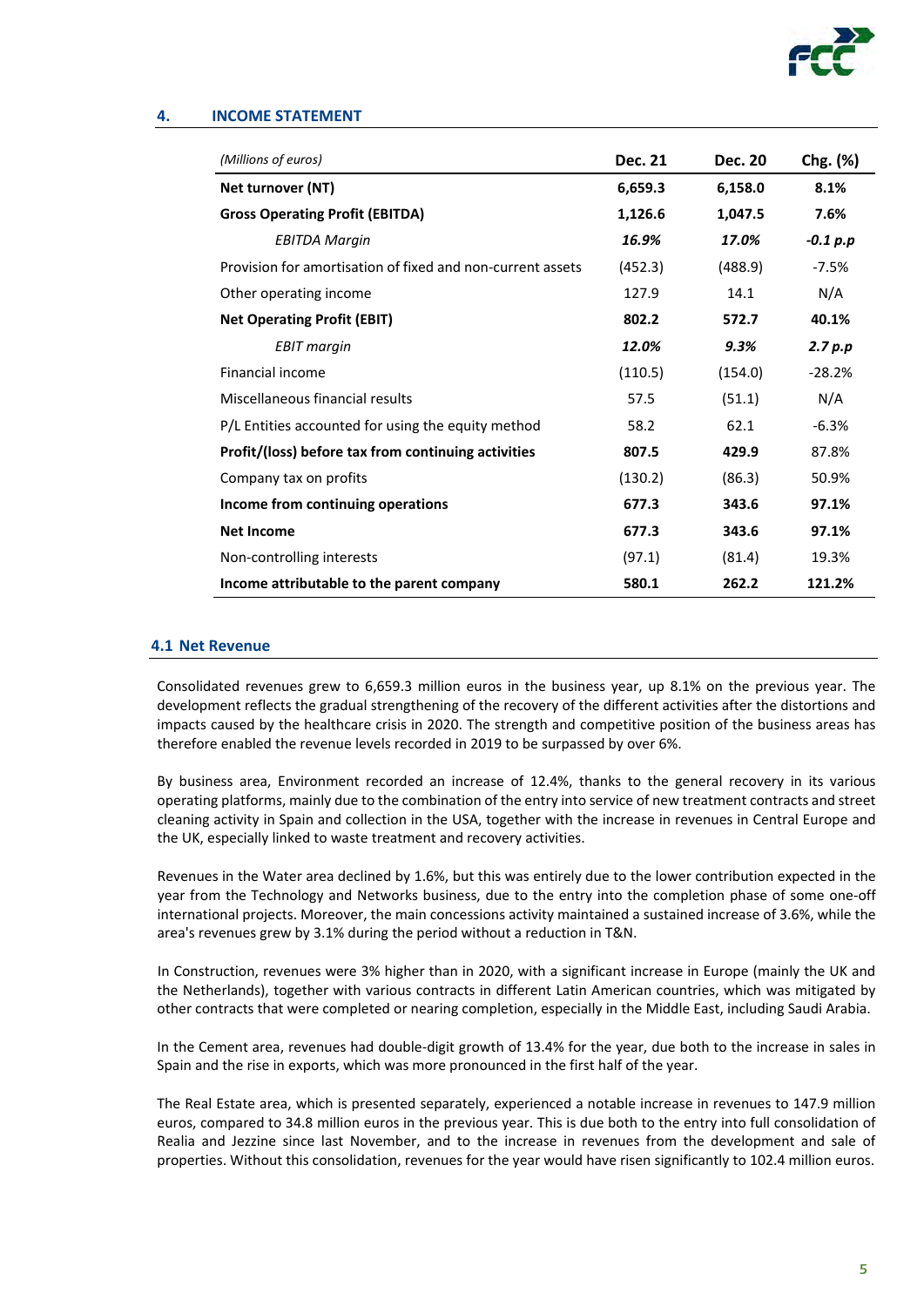

| Revenue breakdown by geographical area |                |                |          |  |
|----------------------------------------|----------------|----------------|----------|--|
| (Millions of euros)                    | <b>Dec. 21</b> | <b>Dec. 20</b> | Chg. (%) |  |
| Spain                                  | 3,943.8        | 3,672.3        | 7.4%     |  |
| United Kingdom                         | 855.6          | 668.6          | 28.0%    |  |
| Rest of Europe and Others              | 811.5          | 803.0          | 1.1%     |  |
| Latin America and the US A             | 376.0          | 261.5          | 43.8%    |  |
| Czech Republic                         | 346.6          | 285.2          | 21.5%    |  |
| Middle East & Africa                   | 325.8          | 467.4          | $-30.3%$ |  |
| <b>Total</b>                           | 6,659.3        | 6.158.0        | 8.1%     |  |

In terms of the geographical areas, *Spain's* contribution stood at 59.2% of revenues, totalling 3,943.8 million euros, an increase of 7.4%. With regards to the different areas of activity, the Environmental area's revenues rose by 7.1% due to the increase in all main activities of the waste management chain, especially collection and street cleaning. The Water area's revenues rose by 3.8%, due to a progressive recovery in the volumes invoiced in end-to-end cycle concessions and water network actions. The Construction area's revenues increased by 4,3%, with the development of projects in progress being somewhat higher than the expected execution rates planned for the period. The demand increased moderately in the Cement area when compared to the figures of 2020; there was more prominent growth in the first half of the year, with revenues up by 10.5%. The Real Estate activity, which is concentrated entirely in Spain, has seen its revenues increase substantially (by 113.1 million euros), due both to the aforementioned integration of the Realia and Jezzine groups within its parent company, FCC Inmobiliaria, and to its increased activity in the sale of properties this business year. Lastly, it is worth mentioning that the Concessions area (included in the *Corporate Services and Others heading*, after completing the sale of some of its most significant concessions at the end of March 2021) reduces its contribution to only the first quarter of this business year, with 52.7 million euros in revenues this year, compared to 121.5 million euros the previous business year.

Moreover, revenues in the *United Kingdom* were up by 28% to 855.6 million euros, largely due to the recovery of the municipal waste treatment plant activity and the start of several contracts of the Construction area.

In the EU area, a 1.1% increase was recorded in the area of *Rest of Europe and Others*, amounting to 811.5 million euros. This is largely due to an increase in revenues linked to treatment activity in Central Europe. In Construction, the level of activity increased, thanks to a higher contribution, especially in the Netherlands, which compensated for the completion and progress of other projects (Ireland and Romania).

Developments in the *Czech Republic*, which is of particular relative importance within the EU, increased substantially by 21.5% to 346.6 million euros, with a larger increase in waste management services in the Environment area and a more moderate increase in the end-to-end water cycle activity in the Water area.

Revenues in *Latin America and the USA* increased significantly by 43.8% to 376 million euros, largely due to the faster pace of project performance in the Construction area, especially in Mexico, Chile, and Colombia. In the USA, revenues concentrated in the Environment area in municipal waste collection services such as recycling increased significantly (38.2%), thanks to a new contract coming into force in Nebraska and other contracts in Florida for municipal waste collection and green space services.

Lastly, in the Middle East and Africa, activity fell by 30.3%, due to the very high level of progress and reduced contribution from some very significant contractsin Saudi Arabia in the Construction area and for the same reason, although with less of an impact, in the Water area, especially due to the termination of a Technology and Networks activity contract on the north coast of Egypt.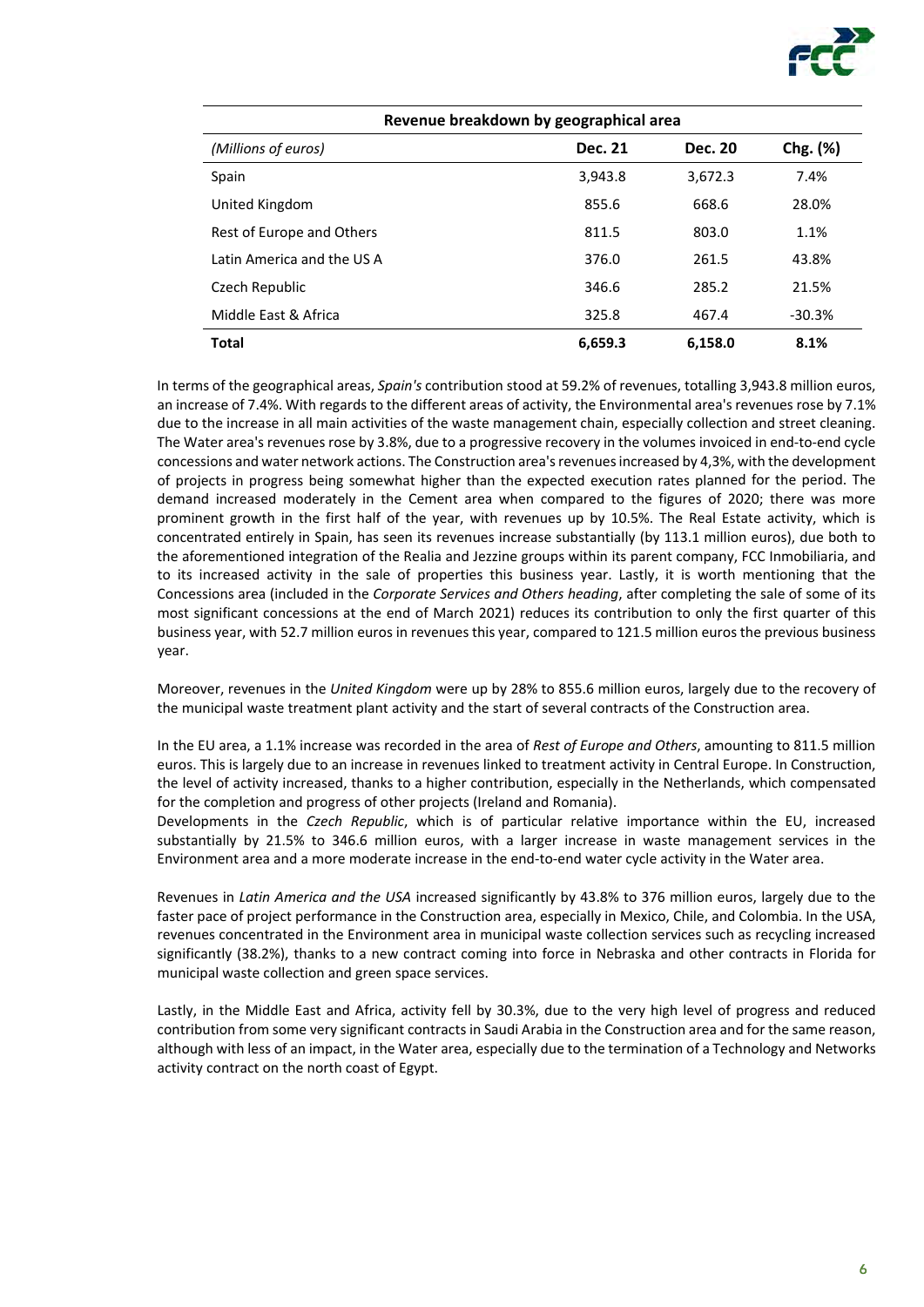

#### **% revenue by geographical area**



# **4.2 Gross Operating Profit (EBITDA)**

The Gross Operating Profit for the business year amounted to 1,126.6 million euros, an increase of 7.6% compared to the previous year. It should be noted that this amount represents a 16.9% margin over income, almost identical to the 17.0% achieved in 2020, but with three significant key components: (i) the sale of a large amount of CO2 rights in the cement area in 2020, with a lower contribution of 51.1 million euros this year, (ii) the deconsolidation, by sale, of certain transport concession assets at 31 March 2021, which has led to a lower contribution of 55.1 million euros and (iii) the entry into consolidation of the Realia and Jezzine group assets from 1 November 2021, with a contribution of 16.7 million euros in the business year. Adjusted for these three components, those exceptional in nature and the change in scope, EBITDA in 2021 would have grown by 17.9%. Similarly, with both business years being adjusted for the aforementioned effects, the gross operating margin would have increased significantly to 16.8% in 2021 compared to 15.3% in the previous year.

By business area, the most noteworthy developments have been:

The Environment area reached 535.1 million euros, a 18.7% increase, which is higher than the revenues distributed across all activities of the value chain. The operating margin was 16.5%, compared to 15.6% the previous business year, thanks to the impact of higher treatment/recycling activity volumes and the increase in related prices, in particular, in the UK and Central Europe.

The Water area reported 298.9 million euros, up by 5.7% when compared to last year's figures, supported by an increased contribution from concessions and services in all the jurisdictions where it is present, and which offset the lower contribution made by the Technology and Networks segments internationally. The margin therefore grew to 25.6% compared to 23.8% in 2020.

Moreover, the Construction area reported 102.6 million euros, a significant increase of 91.5% when compared to 2020, in line with the scheduled projects and with a substantial improvement in the recovery of the development pace compared to the downtime in 2020 and concentrated in the first half of the last business year in international projects. This allowed operating profit to increase to 6.2% compared to 3.3% in the previous year.

In the Cement area, it reached 76.1 million euros, a substantial reduction of 45.6% compared to 139.9 million euros in the previous year. This mainly reflects the aforementioned effect of lower revenues from CO2 sales of 51.1 million euros this year, together with a more moderate increase in demand in the local and export markets in the second half of the year and increases in energy prices in the same period.

Real Estate activity recorded a notable increase to 40 million euros, compared to a negative figure of 3.8 million euros in 2020, due to the contribution of Realia and Jezzine (16.7 million euros) since last November, as well as the higher profitability generated by the sale of properties by the head of the area, FCC Inmobiliaria.

It should be noted that the Corporate Services and Others heading includes the Infrastructure Concessions activity, to which the Cedinsa subgroup's activity contributed until the end of the first quarter of this business year.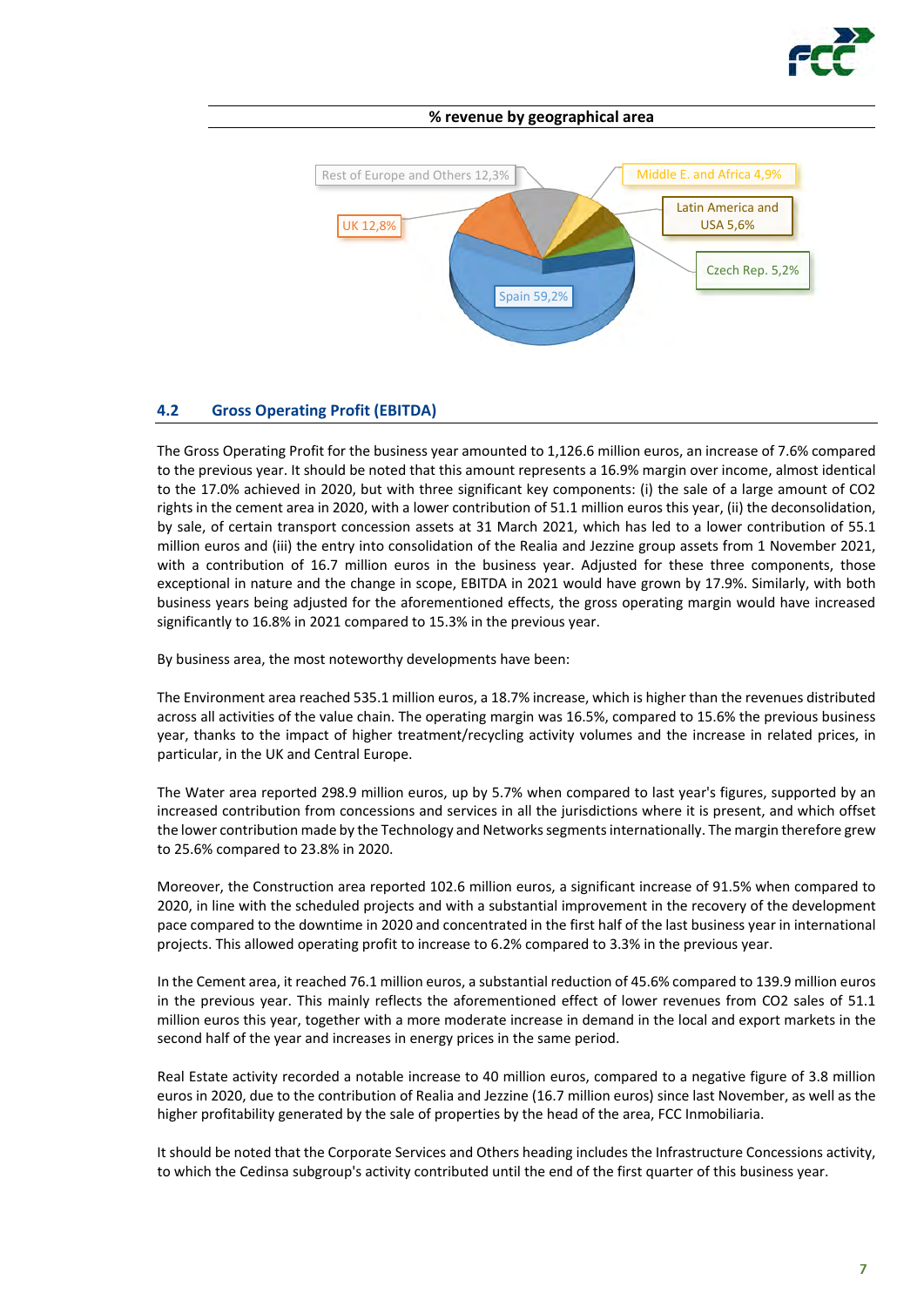



The performance of the utilities areas of Environment and Water maintained their high contribution to operating profit of 74% for the year as a whole.

# **4.3 Net Operating Profit (EBIT)**

Net operating profit amounted to 802.2 million euros, 40.1% more than in the previous year. This increase reflects, in addition to the changes in gross operating profit, two other significant factors in Other Operating Income/(Losses), namely: (i) the accounting impact of the full consolidation of Realia, by raising the previously recorded level of the value of its rental real estate assets, with a positive result of 241.7 million euros and (ii) the negative adjustment of 136 million euros in the value of property, plant and equipment and goodwill in the Cement area.

# **4.4 Earnings before Taxes (EBT) from continuing operations**

Profit before tax from continuing operations amounted to 807.5 million euros, up significantly from 429.9 million euros in 2020. This was due to the combined good performance of operating activities and a positive impact from financial results.

Thus, the performance was as follows for the various components:

# *4.4.1 Financial income*

The net financial result amounted to ‐110.5 million euros, compared to ‐154 million euros the previous year, a reduction of 28.2%. This reflects the effect of the contraction in the average volume of financial debt recorded during the year, as well as reduction in its cost, and the elimination of the sale of collection rights without recourse.

# *4.4.2 Miscellaneous financial results*

This heading, which has no impact on cash flow, amounted to 57.5 million euros during the business year, compared to ‐51.1 million euros last year. The is mainly due to the differential behaviour of the exchange rate of certain currencies, representing a positive impact of 24.5 million euros this year, compared to the negative impact of 51.3 million euros during the same period of 2020. A positive effect of 26.6 million euros is added to this, resulting from the sale of various concession and Construction area investees.

# *4.4.3 Profit/(loss) of equity‐accounted investees*

The contribution from investee companies amounted to 58.2 million euros, similar to figure from the previous business year of 62.1 million euros. In addition to the increase in the contribution from various investees in the different operating areas of the business, this slight reduction was the result of a contrasting number of factors compared to the previous year, the most significant of which were on the positive side of the balance sheet: (i) the 45 million euro profit from the sale of most of the energy assets in which the Group has an interest, which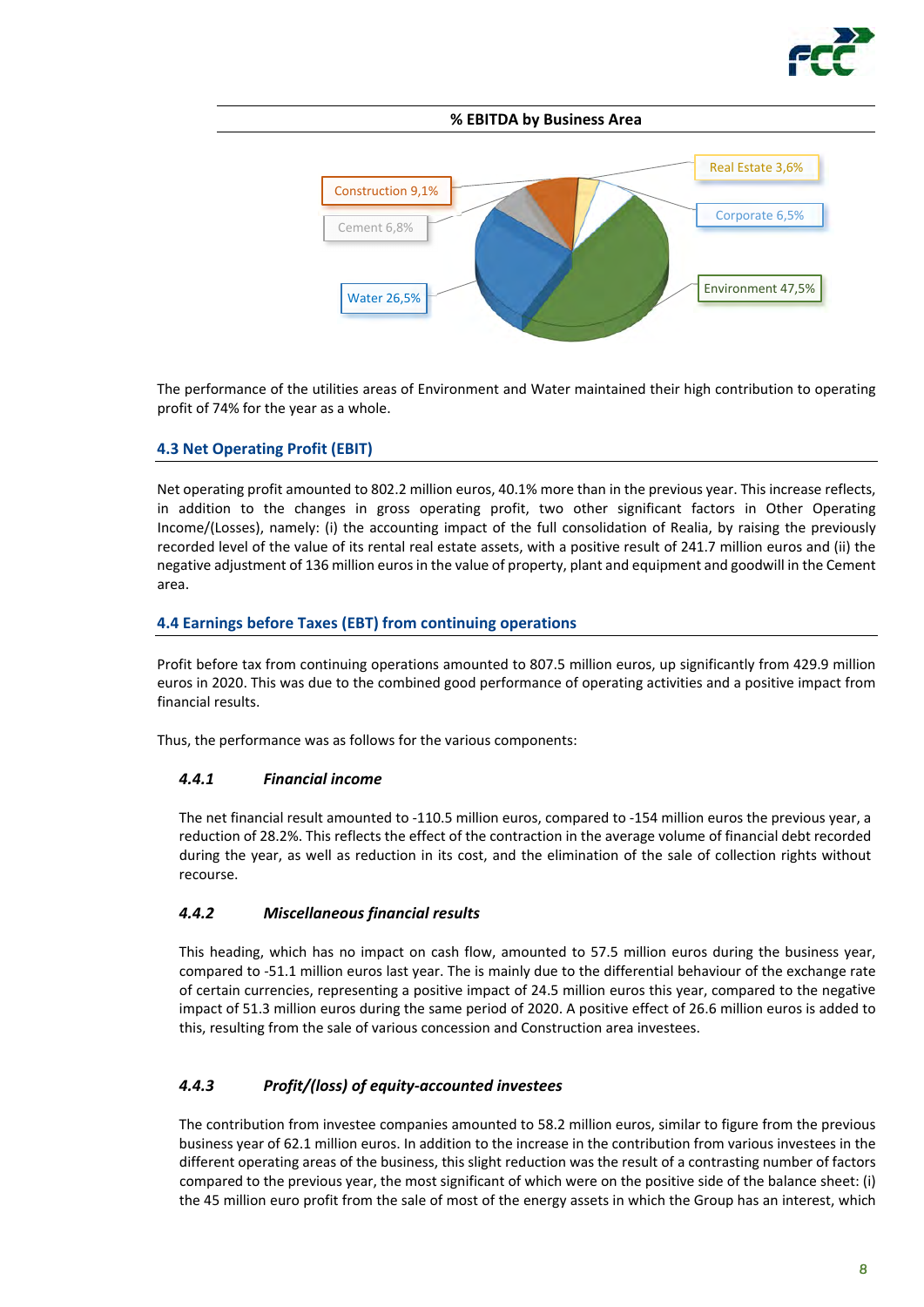

includes both the gain up to the time of sale and the gain on disposal, (ii) the 17.6 million euro effect of the closing of the sale of the Ceal 9 and Urbicsa transport concessions and, also, (iii) the 46.7 million euro adjustment for the acquisition of control of Realia and its change of consolidation from the equity method to the full consolidation method.

# **4.5 Income attributable to the parent company**

Attributable net income for the business year 2021 amountsto 580.1 million euros, a significant increase compared to 262.2 million euros in the previous business year. This performance is down to the increase in pre‐tax profit described above. A corporation tax expense of 130.2 million euros was also recorded, in line with the pre‐tax profit obtained, together with profit attributable to non-controlling interests of 97.1 million euros, compared to 81.4 million euros in the previous year, reflecting the increase in the Group's consolidated profit attributable to those interests, mainly in the Water area and to a lesser extent in the Real Estate area.

# **4.6 Profit and loss statement figures on a pro rata basis**

The most significant figures in the income statement, calculated on the basis of the percentage of effective shareholding in each of the subsidiaries, joint ventures and associates, are as follows.

|                                           | Dec. 21 | Dec. 20 | Chg. (%)   |
|-------------------------------------------|---------|---------|------------|
| Net turnover (NT)                         | 6.475.4 | 6.132.6 | 5.6%       |
| <b>Gross Operating Profit (EBITDA)</b>    | 1.066.0 | 1.032.7 | 3.2%       |
| <b>EBITDA Margin</b>                      | 16.5%   | 16.8%   | $-0.4 p.p$ |
| <b>Net Operating Profit (EBIT)</b>        | 775.9   | 567.7   | 36.7%      |
| <b>EBIT</b> margin                        | 12.0%   | $9.3\%$ | 2.7 p.p    |
| Income attributable to the parent company | 580.1   | 262.2   | 121.2%     |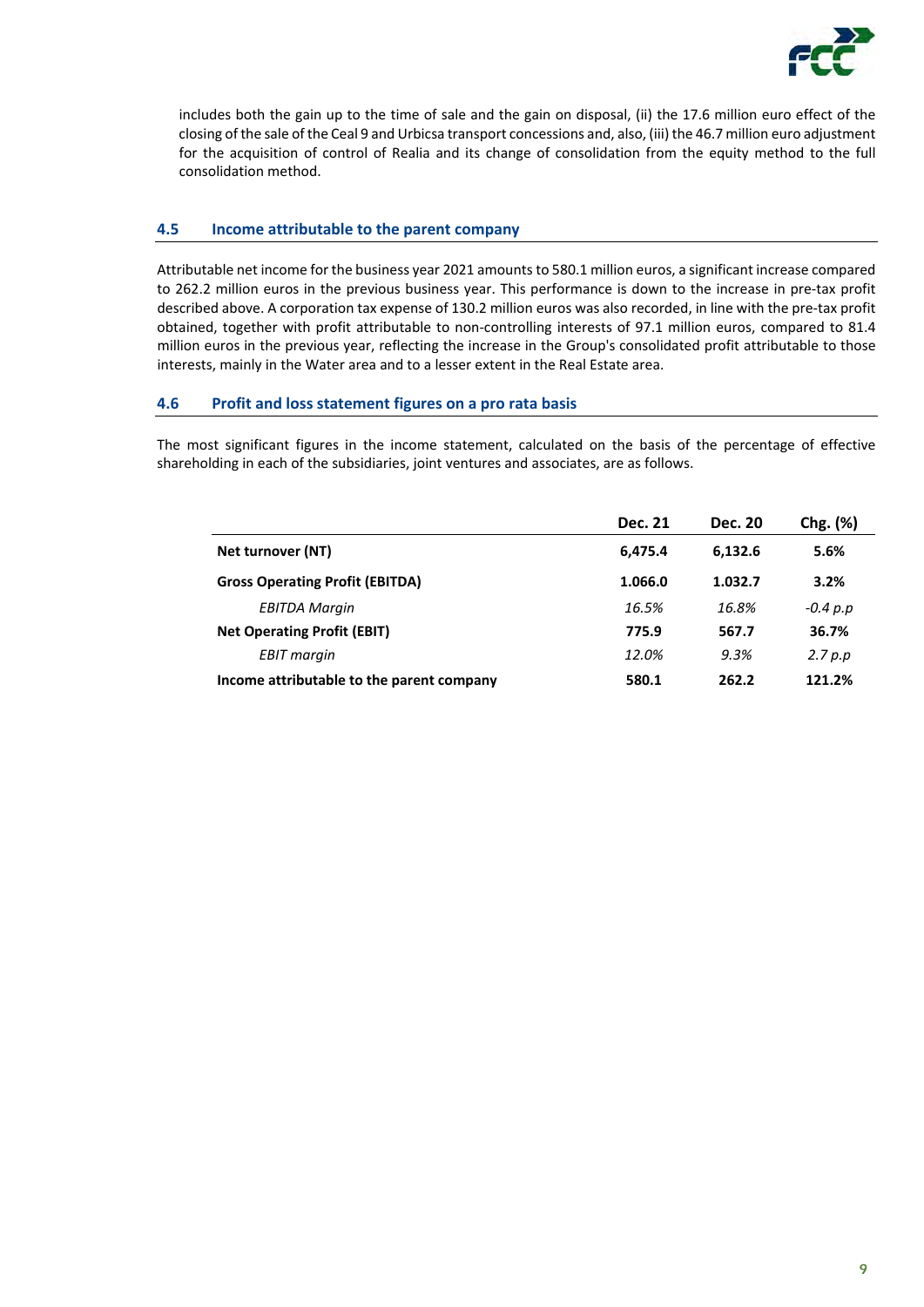

# **5. BALANCE SHEET**

| (Millions of euros)                                        | <b>Dec. 21</b> | <b>Dec. 20</b> | Chg. $(\epsilon M)$ |
|------------------------------------------------------------|----------------|----------------|---------------------|
| Intangible fixed and non-current assets                    | 2,445.2        | 2,437.9        | 7.3                 |
| Property, Plant and Equipment and Real Estate Investments  | 4,931.7        | 2,810.2        | 2,121.5             |
| Equity-accounted affiliates                                | 533.8          | 722.8          | (189.0)             |
| Non-current financial assets                               | 604.0          | 580.9          | 23.1                |
| Deferred tax assets and other non-current assets           | 559.2          | 578.7          | (19.5)              |
| <b>Non-current assets</b>                                  | 9,074.1        | 7,130.4        | 1,943.7             |
| Non-current assets held for sale                           | 0.0            | 1,392.3        | (1, 392.3)          |
| Inventory                                                  | 1,107.3        | 765.6          | 341.7               |
| Trade and other receivables                                | 2,340.9        | 2,095.6        | 245.3               |
| Other current financial assets                             | 184.4          | 228.7          | (44.3)              |
| Cash and cash equivalents                                  | 1,535.5        | 1,222.1        | 313.4               |
| <b>Current assets</b>                                      | 5,168.1        | 5,704.2        | (536.1)             |
| <b>TOTAL ASSETS</b>                                        | 14,242.2       | 12,834.6       | 1.407.6             |
| Equity attributable to shareholders of the parent company  | 3,007.1        | 2,288.3        | 718.8               |
| Non-controlling interests                                  | 1.433.6        | 620.4          | 813.2               |
| <b>Equity</b>                                              | 4,440.7        | 2,908.7        | 1,532.0             |
| <b>Subsidies</b>                                           | 192.2          | 193.0          | (0.8)               |
| Non-current provisions                                     | 1,167.3        | 1,064.4        | 102.9               |
| Long-term financial debt                                   | 3,294.3        | 3,543.3        | (249.0)             |
| Other non-current financial liabilities                    | 438.7          | 434.0          | 4.7                 |
| Deferred tax liabilities and other non-current liabilities | 473.4          | 296.7          | 176.7               |
| <b>Non-current liabilities</b>                             | 5,565.9        | 5,531.3        | 34.6                |
| Liabilities relating to non-current assets held for sale   | 0.0            | 1,051.3        | (1,051.3)           |
| <b>Current provisions</b>                                  | 147.9          | 195.2          | (47.3)              |
| Short-term financial debt                                  | 1,651.2        | 705.2          | 946.0               |
| Other current financial liabilities                        | 169.0          | 169.2          | (0.2)               |
| Trade and other payables                                   | 2,267.5        | 2,273.7        | (6.2)               |
| <b>Current liabilities</b>                                 | 4,235.6        | 4,394.6        | (159.0)             |
| <b>TOTAL LIABILITIES</b>                                   | 14,242.2       | 12,834.6       | 1,407.6             |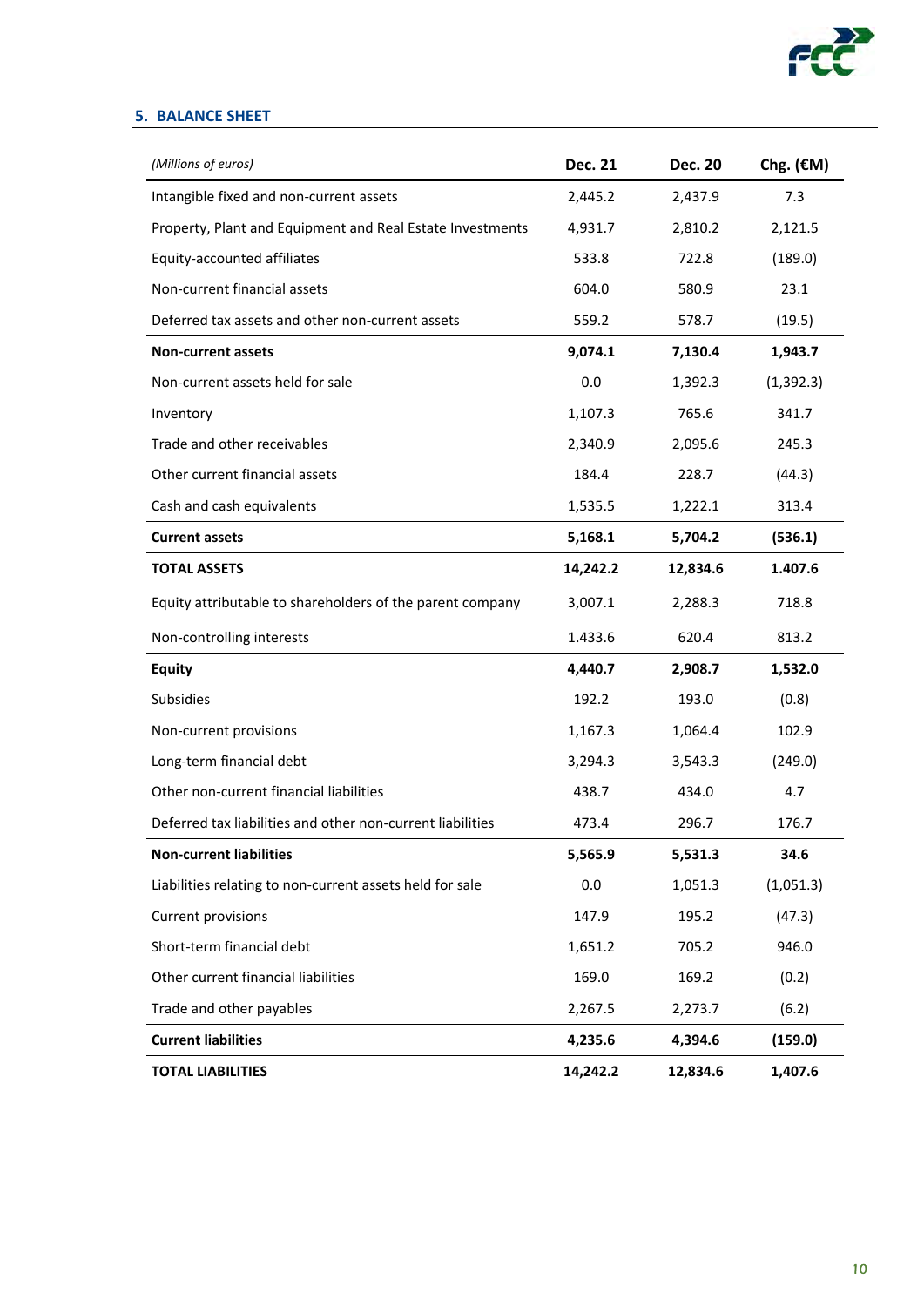

# **5.1 Property, Plant and Equipment and Real Estate Investments**

Property, Plant and Equipment and Real Estate Investments reached 4,931.7 million euros at the end of the year, with a 2,121.5 million euros increase. This increase is mainly explained by the increase in Real Estate investments, with 1,470.5 million euro from the rental assets incorporated after taking control of Realia, and the ones from Jezzine, amounting to 600.4 million euros.

# **5.2 Investments accounted for using the equity method**

The epigraph entitled investments accounted for using the equity method amounted to 533.8 million euros at the end of the year, with the following breakdown of the most significant investments in equity:

- 1) 108.3 million euros for the stake in companies in the Environment area (recycling and municipal services, mainly in Spain and the UK).
- 2) 83.8 million euros for the stakes held in various transport infrastructure and equipment concessions.
- 3) 38.7 million euros for stakes held in companies in the Water area, largely concessionary companies that manage services abroad (North Africa and Spain).
- 4) 42.0 million euros from the subsidiaries of the parent company in the Cement area.
- 5) 38.4 million euros from investee companies in the Real Estate area.

The reduction in the balance of this heading during the year is mainly due to the change in Realia's consolidation method, following its takeover in the last quarter of the year.

This epigraph also includes a further 222.6 million euros for the remaining investments in own funds for other participations together with loans granted to subsidiaries.

#### **5.3 Assets held for sale**

This heading reduces its balance to zero compared to the 1,392.3 million euros recorded at the end of 2020. Its complete reduction is due to the disposal of certain infrastructure concessions located in Spain, following their sale at the end of the first quarter of the business year.

# **5.4 Cash and cash equivalents**

The balance of the Cash and cash equivalents heading amounts to 1,535.5 million euros at the end of the business year, 313.4 million euros more than the figure at the end of last year, distributed as follows:

- 1) In the perimeter with recourse, cash and equivalents totalled 414.8 million euros.
- 2) In the perimeter without recourse, cash and equivalents amounted to 1,120.7 million euros.

# **5.5 Equity**

Equity at the end of the period amounted to 4,440.7 million euros, compared to 2,908.7 million euros at the end of 2020. The notable increase of 52.7% is mainly due to the contribution of the net profit achieved in the period of 677.3 million euros and the effect of the increase in non‐controlling interests due to the full consolidation of Realia.

#### **5.6 Financial debt**

| (Millions of euros)              | Dec. 21 | <b>Dec. 20</b> | Chg. $(\epsilon M)$ |
|----------------------------------|---------|----------------|---------------------|
| <b>Bank borrowings</b>           | 1,742.6 | 820.0          | 922.6               |
| Debt instruments and other loans | 3,031.5 | 3,230.3        | (198.8)             |
| Payables due to financial leases | 37.3    | 50.2           | (12.9)              |
| Other financial liabilities      | 134.1   | 148.0          | (13.9)              |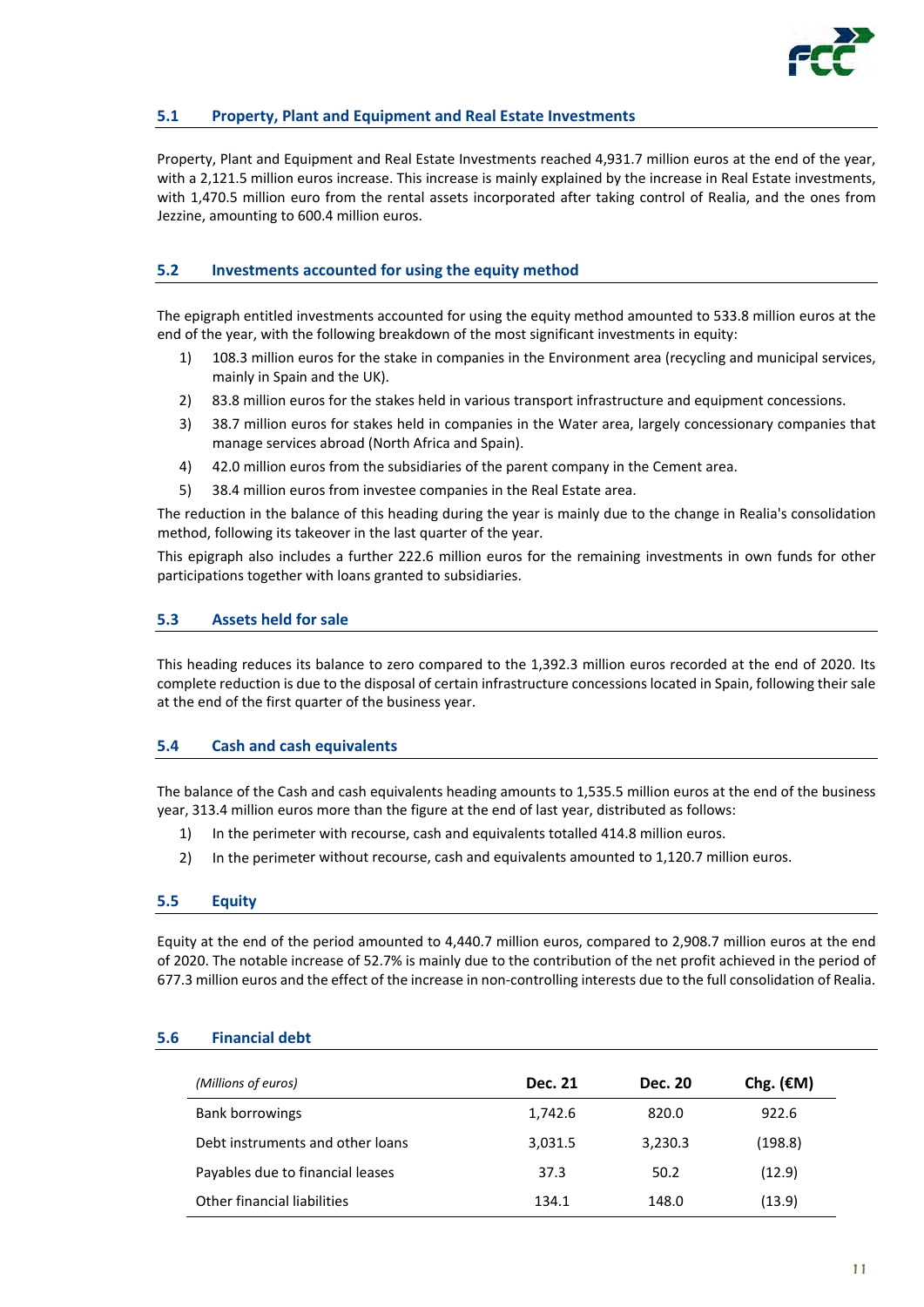

| <b>Gross Financial Debt</b>                 | 4,945.5   | 4,248.5   | 697.0   |
|---------------------------------------------|-----------|-----------|---------|
| Treasury and other current financial assets | (1,719.8) | (1,450.7) | (269.1) |
| <b>Net Financial Debt</b>                   | 3,225.7   | 2,797.8   | 427.9   |
| Net financial debt with recourse            | (326.0)   | 101.6     | (427.6) |
| Net financial debt without recourse         | 3,551.7   | 2,696.2   | 855.5   |

At year-end, gross financial debt increased by 16.4% to 697 million euros.

This increase is largely due to the entry into consolidation in the fourth quarter of the Realia Group and Jezzine in the Real Estate area, with an overall balance of 966.6 million euros at the end of the year.

Regarding its temporary structure, it should be noted that 33.4% has a short-term maturity, worth 1,651.2 million euros. Most of this corresponds to the principal amount of the bonds issued for 700 million euros by the head of the Water Area and another 217.2 million euros by its subsidiary in the Czech Republic, maturing in June and July 2022, respectively. Another 210.5 million of short-term debt correspond to marketable securities, largely commercial paper issued on the Irish Stock Exchange by the Group's parent company and that of the Environment area.

The balance of net financial debt increased by 15.3% in the period to 3,225.7 million euros. This is largely explained by the aforementioned increase in the Real Estate area, which generated a balance of 889.7 million euros at yearend. This effect was mitigated by the greater contribution of cash generated by the Group's operations, which includes the effect of the reduction of 109.1 million euros in non-recourse credit assignments in the year, mainly in the Water area, which meant their complete elimination at the end of the first half of the year for the consolidated Group as a whole.

All of the net financial debt is without recourse and is mostly allocated to the Water Utilities and Environment areas (its Market debt is rated as "Investment Grade") and in the recurrent activity of rental property in Real Estate. As a result, the Group's parent company had a net cash position of 326.0 million euros at the end of the year.



Net financial debt without recourse to the Group's parent company is structured as follows:

(i) The Water area accounts for 1,247.6 million euros, of which, in addition to the financing of corporate bonds at the parent company, another 203.2 million euros correspond to the business in the Czech Republic and the rest to various concessions of the end-to-end water cycle; (ii) the Environment area accounts for 1,289.7 million euros, most of which corresponds to long‐term bonds issued at the end of 2019 by the area's parent company, another 143.9 million euros to the activity in the UK, and the rest mainly to the project financing of three waste treatment and recycling plants in Spain (iii) the Real Estate area has 889.7 million euros, concentrated in its rental property activity; (iv) the Cement area accounted for 124.4 million euros; (iv) and a remaining 0.5 million euros associated with the concessions activity.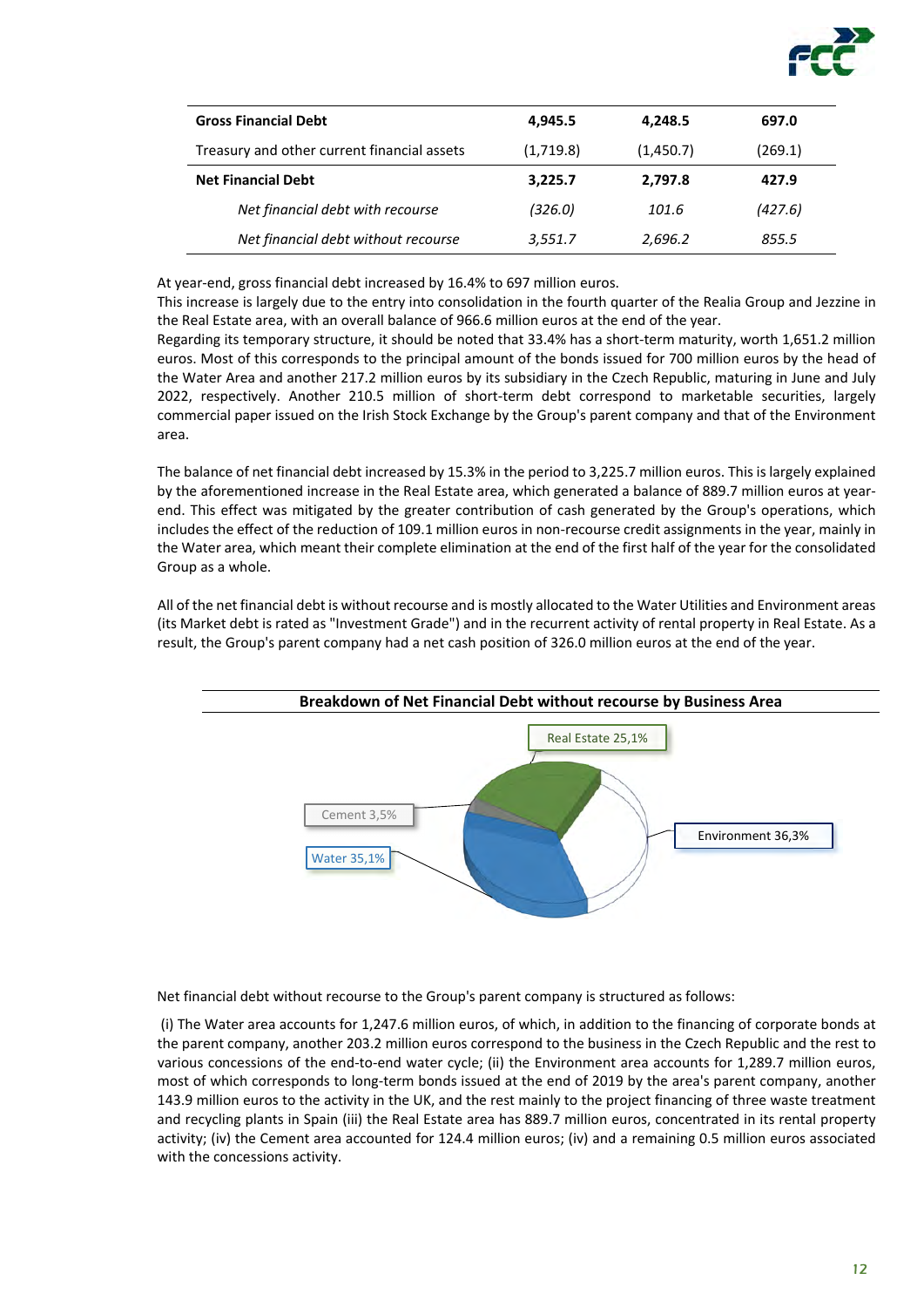

# **5.7 Other current and non‐current financial liabilities**

The epigraph of other current and non-current financial liabilities totals 607.7 million euros at the end of the period. The balance mainly includes the item suppliers of fixed and non-current assets for operating leases, amounting to 395.5 million euros. It also includes other liabilities that are not financial liabilities, such as those associated with hedging derivatives, suppliers of fixed and non-current assets, guarantees and deposits received.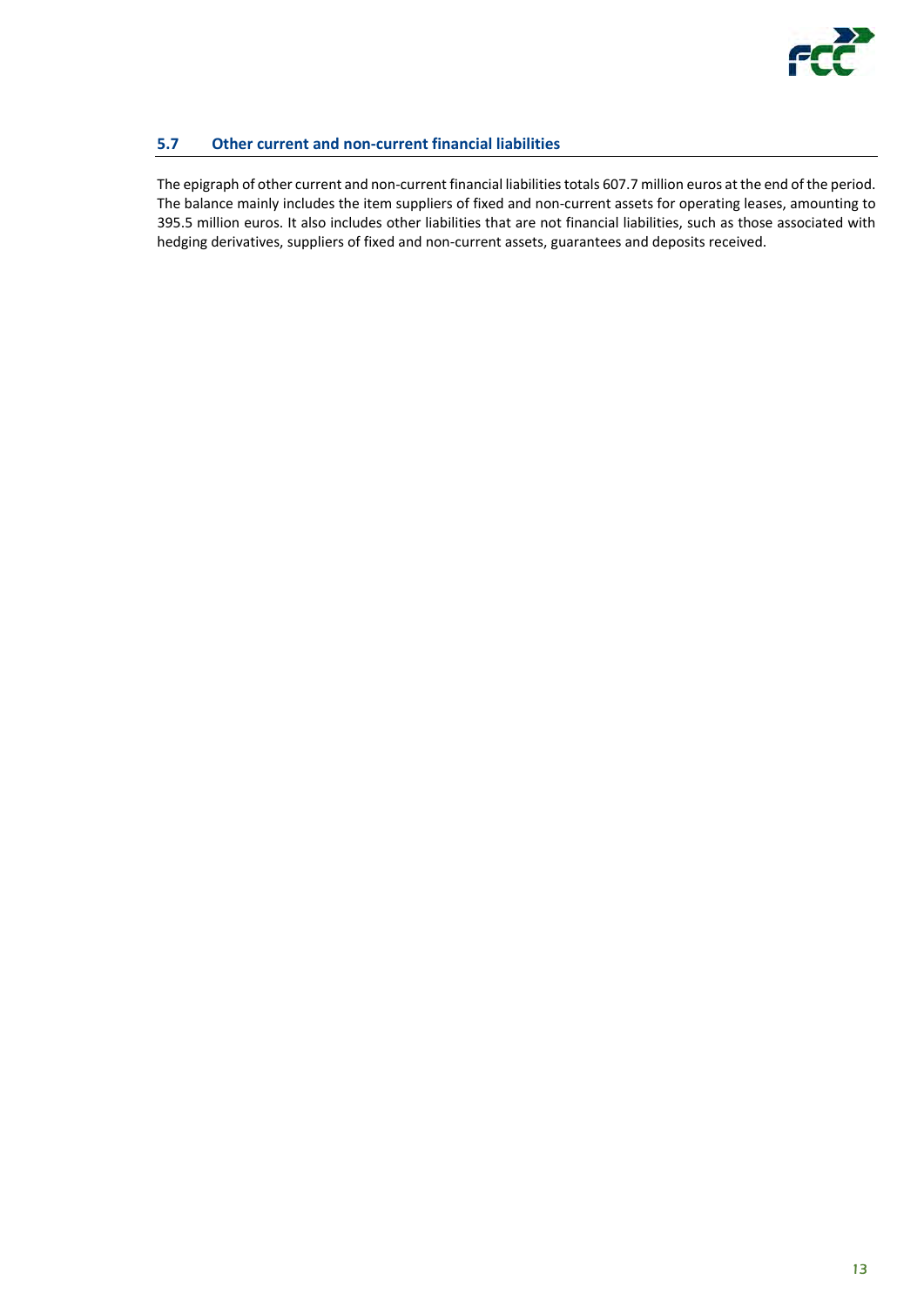

#### **6. CASH FLOW**

| (Millions of Euros)                                          | <b>Dec. 21</b> | <b>Dec. 20</b> | Chg. (%)  |
|--------------------------------------------------------------|----------------|----------------|-----------|
| <b>Gross Operating Profit (EBITDA)</b>                       | 1,126.6        | 1,047.5        | 7.6%      |
| (Increase)/decrease in working capital                       | (167.9)        | (302.1)        | -44.4%    |
| Corporation tax (paid)/received                              | (135.6)        | (96.7)         | 40.2%     |
| Other operating cash flow                                    | (76.9)         | (43.6)         | 76.4%     |
| <b>Operating cash flow</b>                                   | 746.2          | 605.1          | 23.3%     |
| Investment payments                                          | (557.9)        | (541.2)        | 3.1%      |
| Divestment receipts                                          | 568.6          | 75.9           | N/A       |
| Other investing cash flows                                   | 182.4          | 63.8           | 185.9%    |
| Investing cash flow                                          | 193.1          | (401.5)        | $-148.1%$ |
| Interest paid                                                | (99.1)         | (151.4)        | $-34.5%$  |
| (Payment)/receipt of financial liabilities                   | (269.3)        | (137.7)        | 95.6%     |
| Other financing cash flow                                    | (259.3)        | 150.7          | N/A       |
| <b>Financing cash flow</b>                                   | (627.7)        | (138.4)        | N/A       |
| Exchange differences, change in consolidation scope,<br>etc. | 1.8            | (61.5)         | $-102.9%$ |
| Increase/(decrease) in cash and cash equivalents             | 313.4          | 3.6            | N/A       |

#### **6.1 Operating cash flow**

The operating cash flow generated in the year business amounted to 746.2 million euros, 23.3% more than in the previous year. It is noteworthy that this figure is obtained even though the current operating working capital was up 167.9 million euros, which includes in this year the elimination of the balance of non‐recourse loan assignments for 109.1 million euros, most of them in the Water area, as was done in the Environment area in the previous year, with the common aim of optimising and reducing the Group's financial costs.

The heading collections/(payment) of corporation tax shows an outflow of 135.6 million euros compared to 96.7 million euros in 2020, a variation that is explained by the increase in net income during this business year and in line with the accounting basis affecting the accrual of taxes.

The heading other operating cash flow includes an outflow of 76.9 million euros compared to 43.6 million euros the previous business year, due to the application of provisions mainly in the Construction and Environment area.

#### **6.2 Investing cash flow**

The investment cash flow represents a generation of 193.1 million euros compared to an application of 401.5 million euros in the previous business year.

The most significant item of this first period corresponds to earnings for transport concession divestment transactions, for a cash entry of 377.1 million euros, so proceeds from disposals amounted to 568.6 million euros, when compared to 75.9 million euros of the last business year. In addition, last July, 93 million euros were collected from the sale of various energy assets, together with others distributed among other areas, such as Construction and Real Estate, which added the remaining 98.5 million euros.

With regards to payments for investments totalling 557.9 million euros, these are similar to those during the last year. By business area, the Environment area's investments represented 299.4 million euros, highlighting the investment required for the construction and expansion of the Loeches and Campello treatment plants, for a combined amount of 42.8 million euros. In the UK, among the most significant investments is the one made in the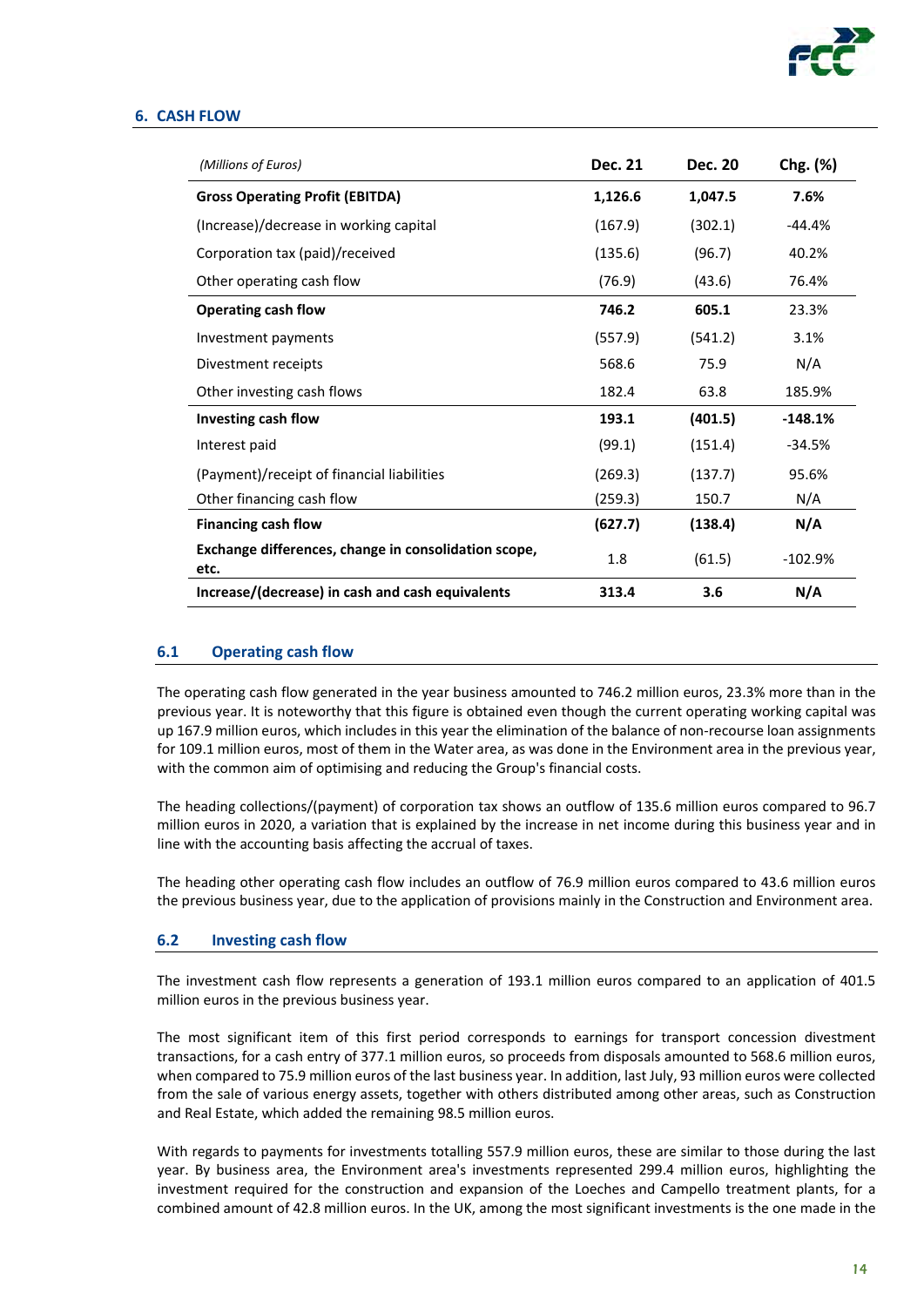

progress of the development of the Lostock energy recovery plant for 28.6 million euros, as well as the investment of 30 million euros in the USA, out of a total of 69.6 million euros invested in the country, for the purchase of an urban waste collection company in the state of Texas last December.

In the Water area, payments for investments amounted to 107.1 million euros, of which 24.3 million euros are for new contracts, among which Mexico, Colombia, and Spain stand out, distributed among different concession contracts for the operation of hydraulic plants and the end-to-end cycle.

Lastly, included in the Real Estate heading is 83.9 million euros invested in the acquisition of an additional 13.12% of the Realia Group's capital by the parent company in the Real Estate area, FCC Inmobiliaria, which allowed it to gain control and full consolidation.

The breakdown of net investments by business area, excluding other cash flows from investment activities, in terms of payments and collections, is as follows:

| (Millions of Euros)                             | Dec. 21 | <b>Dec. 20</b> | Chg. $(\epsilon M)$ |
|-------------------------------------------------|---------|----------------|---------------------|
| Environment                                     | (291.8) | (283.1)        | (8.7)               |
| Water                                           | (86.8)  | (134.1)        | 47.3                |
| Construction                                    | 0.5     | (7.6)          | 8.1                 |
| Cement                                          | (10.9)  | (10.4)         | (0.5)               |
| <b>Real Estate</b>                              | (64.9)  | 0.0            | (64.9)              |
| Corporate serv.<br>etc. & adjustments           | 464.6   | (30.1)         | 494.7               |
| <b>Net investments (Payments - Collections)</b> | 10.7    | (465.3)        | 476.0               |

Other investment flows amounted to 182.4 million euros, of which 116.4 million euros came from the Real Estate area, largely due to the entry of the balance of cash and cash equivalents from the consolidation of the Realia Group and Jezzine, as well as a further 36.9 million euros in Water from the cancellation and recovery of deposits and cash linked to various projects.

# **6.3 Financing cash flow**

The consolidated cash flow from financing in the year represents an application of 627.7 million euros compared to 138.4 million euros in the previous business year. Interest payments amounted to 99.1 million euros, mainly in the Water and Environment areas, with a substantial reduction compared to the previous year, in line with the reduction in the average balance of financial debt this year.

The heading "Proceeds from/(payments on) financial liabilities" includes an application of the financing flows, with a net reduction worth 269.3 million euros in the business year, extending and increasing the 137.7 million euros recorded in the previous year. In addition, the heading other financing flowsincludes an application of 259.3 million euros, which essentially includes the payment of 189 million euros for the acquisition of non‐controlling interests in companies in the real estate area (Hnos. Revilla in Realia) and the payment of dividends to shareholders of the parent company and minority shareholders of the rest of the consolidated group for a total amount of 63.1 million euros.

# **6.4 Change in cash and cash equivalents**

As a result of the performance of the different cash flow components, the FCC Group's cash position increased by 313.4 million euros since December 2020, with a balance of 1,535.5 million euros at the close of the business year.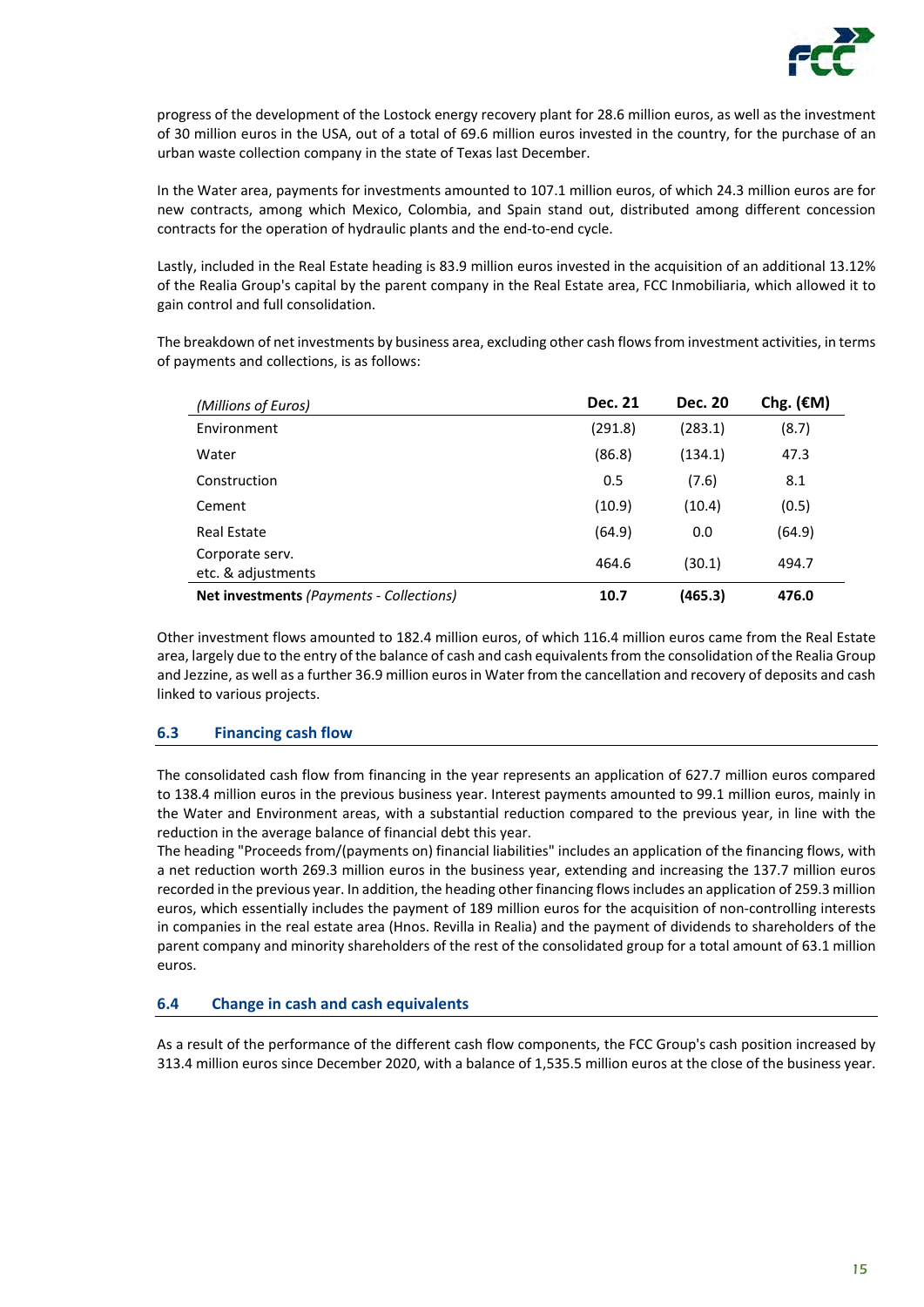

#### **7.1. Environment**

The Environment division contributed 47,5% of the Group's EBITDA in the 2021 business year. Some 80.7% of its activity is focused on the provision of essential waste collection, treatment and disposal services, as well as street cleaning. The remaining 19.3% corresponds to other types of urban environmental activities, such as the conservation of green areas or sewage systems.

In Spain, it provides services in more than 3,500 municipalities and serves a population of more than 31 million inhabitants. It is worth mentioning the important weight of the urban waste management and street cleaning services. In the UK, it focuses on urban waste treatment, recovery and disposal activities and serves more than 22 million people. In Central Europe, mainly Austria and the Czech Republic, FCC is present across the entire waste management chain (collection, treatment and disposal). FCC's activities in the US include both the collection and end‐to‐end retrieval of municipal waste.

| (Millions of euros)                  | <b>Dec. 21</b> | <b>Dec. 20</b> | Chg. (%) |
|--------------------------------------|----------------|----------------|----------|
| Turnover                             | 3.244.9        | 2.888.2        | 12.4%    |
| Waste collection and street cleaning | 1.550.0        | 1.428.6        | 8.5%     |
| Waste processing                     | 1.067.5        | 879.0          | 21.4%    |
| Other services                       | 627.4          | 580.6          | 8.1%     |
| EBITDA                               | 535.1          | 450.9          | 18.7%    |
| <b>EBITDA Margin</b>                 | 16.5%          | 15.6%          | 0.9 p.p  |
| EBIT                                 | 285.4          | 215.7          | 32.3%    |
| <b>EBIT</b> margin                   | 8.8%           | 7.5%           | 1.3 p.p  |

#### *7.1.1. Earnings*

Revenues at the Environment area were up 12.4% to reach 3,244.9 million euros at the end of the business year. The waste collection and street cleaning activity's revenues rose by 8.5% to 1.550 million euros, thanks to the new contracts, especially in Spain and the US, as well as the greater contribution in the activity of street cleaning and other similar services in Spain. Waste treatment activity was up 21.4% to 1,067.5 million euros, largely due to the recovery of the activities in the UK and the increase in activity in Central Europe, alongside the activity of a new plant in the USA.

| Breakdown of revenue by geographical area |                |         |               |
|-------------------------------------------|----------------|---------|---------------|
| (Millions of euros)                       | <b>Dec. 21</b> | Dec. 20 | $Chg.$ $(\%)$ |
| Spain                                     | 1.837.2        | 1.715.8 | 7.1%          |
| United Kingdom                            | 708.3          | 605.3   | 17.0%         |
| Central Europe                            | 550.7          | 464.6   | 18.5%         |
| US and others                             | 148.7          | 102.5   | 45.1%         |
| <b>Total</b>                              | 3.244.9        | 2.888.2 | 12.4%         |

By geographical area, revenues in Spain were up 7.1% compared to the previous year to reach 1,837.2 million euros, due to an increased contribution from the Campello treatment plant, plus the contribution made by the new street cleaning and waste collection contracts. Also significant has been the increased activity in cleaning and green areas due to a return to normal after the partial disruptions suffered in certain periods of last year. In the UK, turnover increased by 17% to 708.3 million euros, mainly due to the recovery in the recycling and reduction of urban waste, after stoppages and lower volumes treated in the previous year.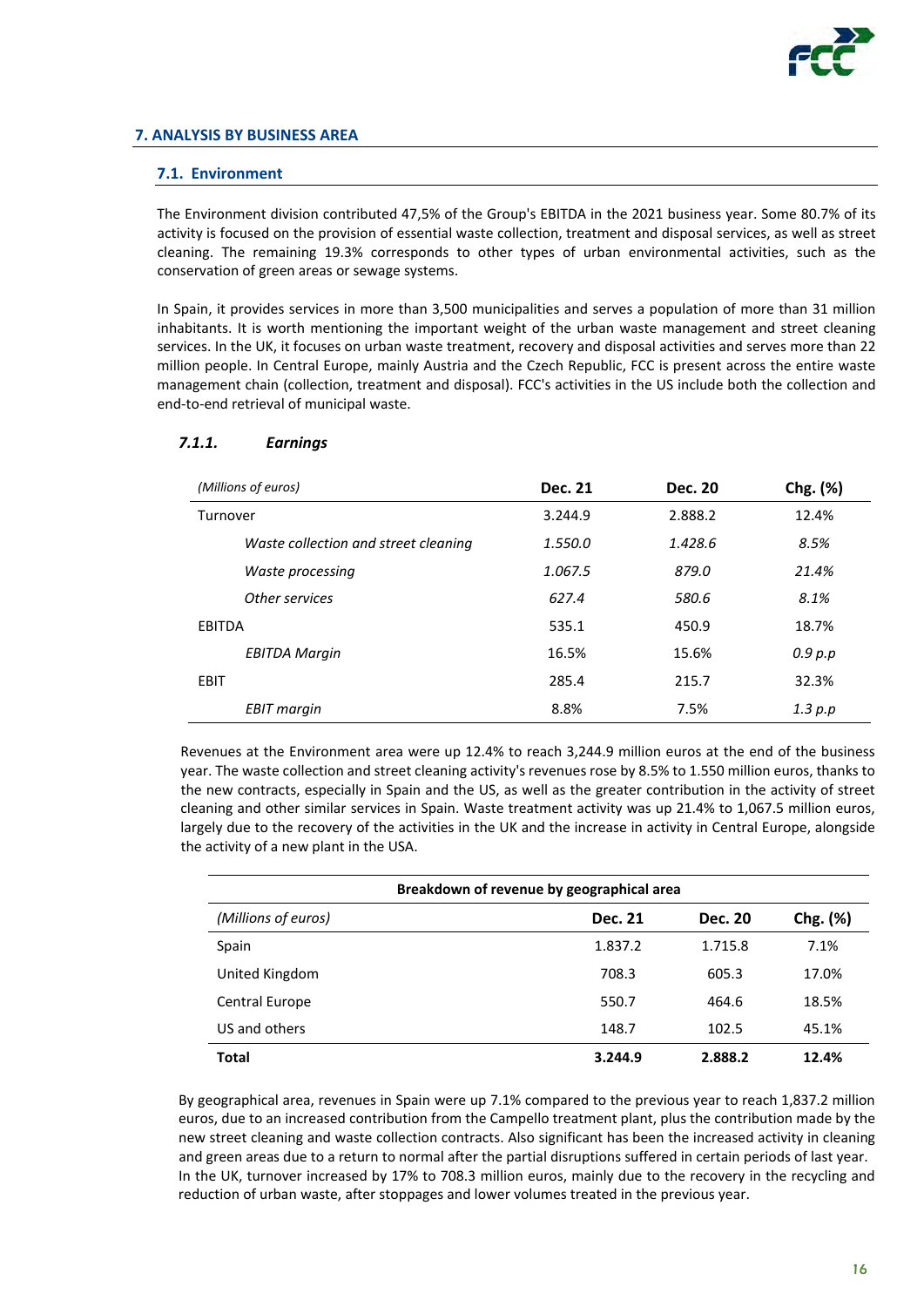

In central Europe, revenues grew by 18.5% to 550.7 million euros due to the higher volume of activity in almost all countries in which the company operates, mainly the Czech Republic, Slovakia, and Poland, in urban collection and treatment, as well as due to the general increase in the price of recycled by-products.

Last but not least, turnover in the USA and other markets increased by 45.1% to 148.7 million euros, mainly due to the contribution from new urban collection contracts in Omaha (Nebraska) and Volusia (Florida), as well as the treatment and recovery plants in Texas.



The gross operating profit (EBITDA) increased by a remarkable 18.7% to 535.1 million euros due to the aforementioned development of revenues and the improvement in volumes treated and prices in the treatment and recovery activities. This has allowed the operating margin to recover by 0.9 per cent and to reach 16.5%, close to pre‐pandemic profitability levels.

The net operating profit (EBIT) increased by 32.3% over the previous year to 285.4 million euros, thanks to the development of the different components mentioned in the Ebitda.

| Breakdown of backlog by geographical area |                |                |               |
|-------------------------------------------|----------------|----------------|---------------|
| (Millions of euros)                       | <b>Dec. 21</b> | <b>Dec. 20</b> | $Chg.$ $(\%)$ |
| Spain                                     | 6,300.6        | 4,872.2        | 29.3%         |
| International                             | 4.445.8        | 4.312.1        | 3.1%          |
| <b>Total</b>                              | 10.746.4       | 9,184.3        | 17.0%         |

At the end of last December, the area's backlog increased by 17% to 10,746.4 million euros. In Spain, it amounts to 6,300.6 million euros, where the contribution of street collection and cleaning in Barcelona stands out with 903.2 million euros, as well as other contracts in the city of Madrid, for a total amount of 682.6 million euros. In the rest of the territorial areas as a whole, the portfolio of services also increased by 3.1% to 4,445.8 million euros, highlighting the new contracts secured in the UK and the USA.

# *7.1.2. Financial Debt*

| (Millions of euros)       | Dec. 21 | <b>Dec. 20</b> | Chg. $(\epsilon M)$ |
|---------------------------|---------|----------------|---------------------|
| <b>Net Financial Debt</b> | 1.289.7 | 1.330.2        | (40.5)              |

Financial debt decreased slightly in the year to 1,289.7 million euros. Its main balance corresponds to the issuance of two green bonds and a smaller amount of euro commercial paper, with a total accounting balance exceeding 70% of the total at year-end. The remainder mainly finances activity in the UK and is linked to project financing of waste treatment and recycling plants.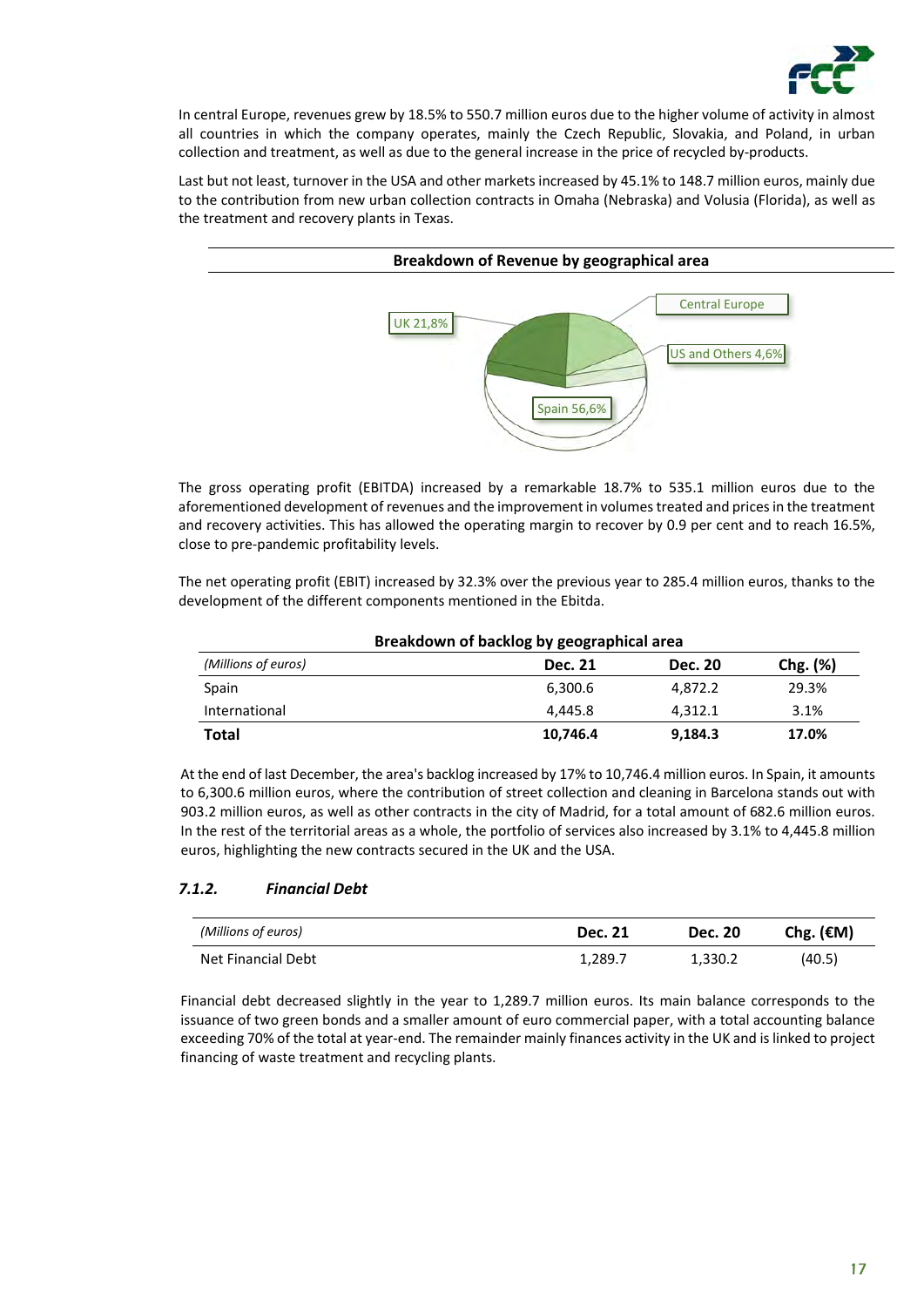

#### **7.2. Water**

The Water area contributed 26.5% of FCC Group EBITDA in the period. 90.1% of its activity is focused on public service concession management related to the end-to-end water cycle (collection, treatment, storage and distribution) and the operation of different types of water infrastructures; the remaining 9.9% corresponds to Technology and Networks, which is responsible for the design, engineering and equipment of hydraulic infrastructures, related to a great extent to the development of new concessions and ancillary works for operations.

In Spain the area serves over 13 million inhabitants in more than 1,100 municipalities. In Central Europe, it serves 1.3 million users, mainly in the Czech Republic, while in the rest of the continent it is present in Italy, Portugal and France. In Latin America, the Middle East, and Africa its activity centres on the design, equipping, and operation of processing plants. Overall, the Water area provides supply and/or sanitation services to more than 29 million inhabitants.

#### *7.2.1 Earnings*

| (Millions of euros)      | Dec. 21 | <b>Dec. 20</b> | Chg. (%) |
|--------------------------|---------|----------------|----------|
| Turnover                 | 1,169.5 | 1,188.3        | $-1.6%$  |
| Concessions and services | 1,053.3 | 1,016.6        | 3.6%     |
| Technology and networks  | 116.2   | 171.7          | $-32.3%$ |
| EBITDA                   | 298.9   | 282.9          | 5.7%     |
| <b>EBITDA Margin</b>     | 25.6%   | 23.8%          | 1.8 p.p  |
| EBIT                     | 181.3   | 167.4          | 8.3%     |
| EBIT margin              | 15.5%   | 14.1%          | 1.4 p.p  |

Revenues fell slightly in the year to 1,169.5 million euros, due to decreased activity in the development of hydraulic assets. Revenues of the concessions and services and core business activity were up by 3.6% to 1,053.3 million euros, due to the higher volume of activity in Spain and abroad. Moreover, the activity of the Technology and Networks are dropped by 32.3%, due to the entry into the completion phase of a number of one‐off international projects, which was partially offset by the growth of this activity in Spain.

| Breakdown of revenue by geographical area   |                |                |          |
|---------------------------------------------|----------------|----------------|----------|
| (Millions of euros)                         | <b>Dec. 21</b> | <b>Dec. 20</b> | Chg. (%) |
| Spain                                       | 814.2          | 784.3          | 3.8%     |
| Central Europe                              | 113.6          | 105.0          | 8.2%     |
| Middle East, Africa and Others              | 112.4          | 163.1          | $-31.1%$ |
| Rest of Europe (France, Portugal and Italy) | 80.8           | 78.5           | 2.9%     |
| Latin America                               | 48.5           | 57.4           | $-15.5%$ |
| <b>Total</b>                                | 1,169.5        | 1,188.3        | $-1.6%$  |

By geographical area, revenues in Spain increased by 3.8% to 814.2 million euros. This growth has occurred in each and every one of the activities, with Technology and Networks standing out due to both the contracts linked to one‐off projects and the implementation of the investment plans of the concession contracts. Regarding the latter activity, the growth in m3 billed was 0.5%, with a progressive recovery towards pre‐ pandemic demand levels.

In the international realm, Central Europe grew by 8.2% to 113.6 million euros, due to the tariff update in the comprehensive cycle activity in the Czech Republic and the favourable performance of the exchange rate of the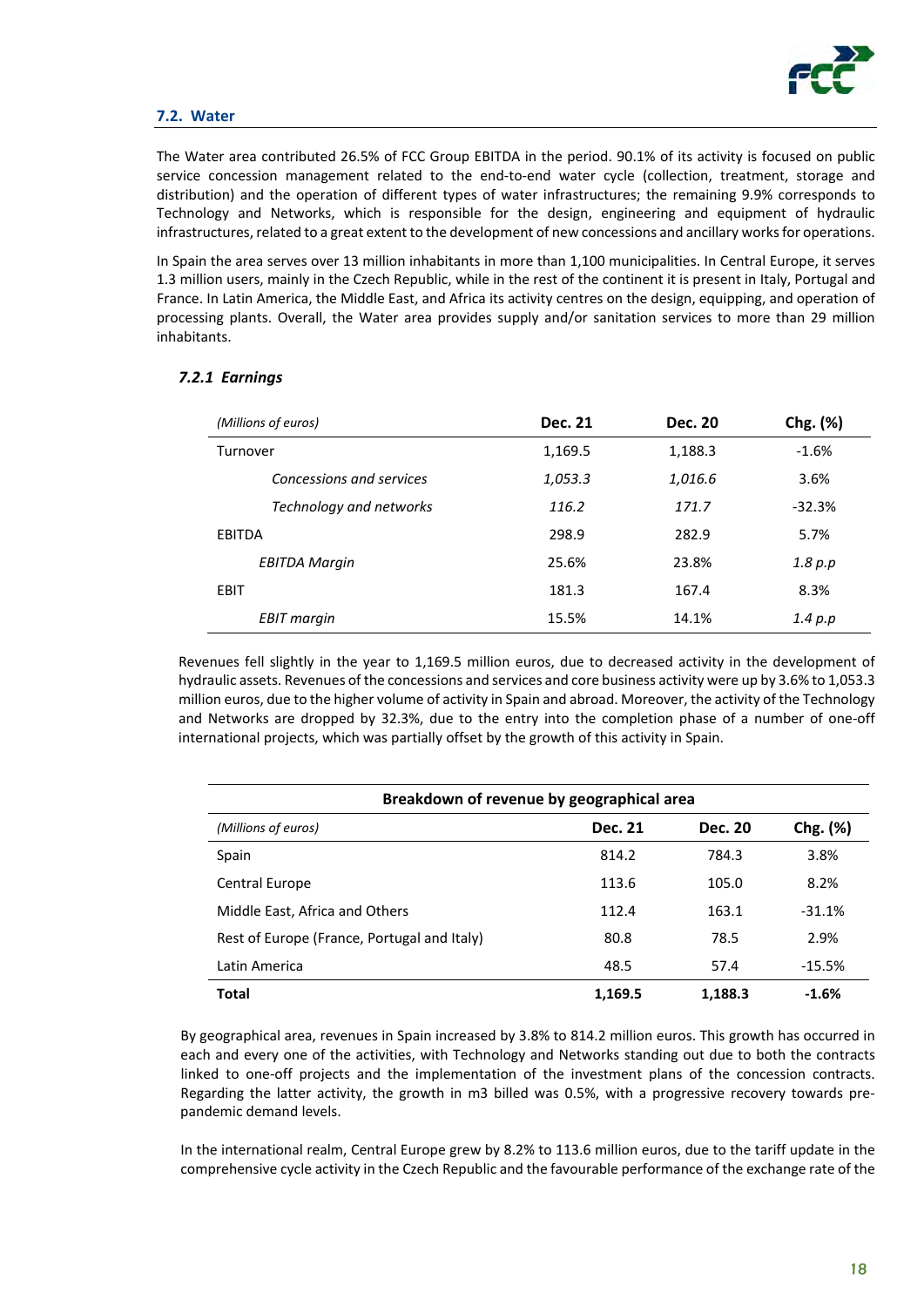

Czech koruna (+3.2% in the year). In the Rest of Europe, revenues increased by 2.9% to 80.8 million euros, driven by the tariff increase for the Aque di Caltanissetta (IT) concession contract and the higher volume of activity in Technology and Networks for this contract.

The Middle East, Africa, and Others accounted for the fall in revenues in the Area to 112.4 million euros. This decrease was concentrated in the Technology and Networks business, almost entirely due to the slowdown in the almost completed construction of a wastewater treatment plant in Egypt.

Lastly, in Latin America, turnover decreased by 15.5% to 48.5 million euros, due to the lower contribution in the Technology and Networks business, both in Mexico and Colombia, of projects that are already at very advanced stages of execution and which have not been offset by others recently awarded, together with the increase in the end‐to‐end cycle business in Colombia.



Gross operating profit (EBITDA) increased by 5.7% and totalled 298.9 million euros, due to the higher concession activity that more than compensated for the lower contribution of the Technology and Networks business and enabled the operating margin to grow to 25.6%, compared to 23.8% the previous year.

Net operating profit (EBIT) was up by 8,3% when compared to last year's figures, totalling 181.3 million euros, due to the performance of gross operating profit, as discussed previously.

| Breakdown of backlog by geographical area |          |                |          |
|-------------------------------------------|----------|----------------|----------|
| (Millions of euros)                       | Dec. 21  | <b>Dec. 20</b> | Chg. (%) |
| Spain                                     | 7.149.6  | 7.224.7        | $-1.0%$  |
| International                             | 8,211.5  | 7.801.2        | 5.3%     |
| <b>Total</b>                              | 15,361.1 | 15,025.9       | 2.2%     |

The backlog at year‐end totalled 15,361.1 million euros, 2.2% more than in 2020. In Spain, several contracts for the island of Tenerife, the comprehensive management contract in Salamanca, and the La Línea contract in Cádiz deserve a special mention. In the international area, the contract for comprehensive improvement and management in Los Cabos (Mexico) and the end-to-end cycle of Mantes-la-Jolie in France are also worth mentioning.

# *7.2.2. Financial Debt*

| (Millions of euros)       | <b>Dec. 21</b> | <b>Dec. 20</b> | Chg. $(\epsilon M)$ |
|---------------------------|----------------|----------------|---------------------|
| <b>Net Financial Debt</b> | 1.247.6        | 1.177.6        | 70.0                |

Net financial debt reached 1,247.6 million euros at the end of the business year. The increase in net debt in the year is due to the complete elimination of loan assignments in the year amounting to 107.1 million euros.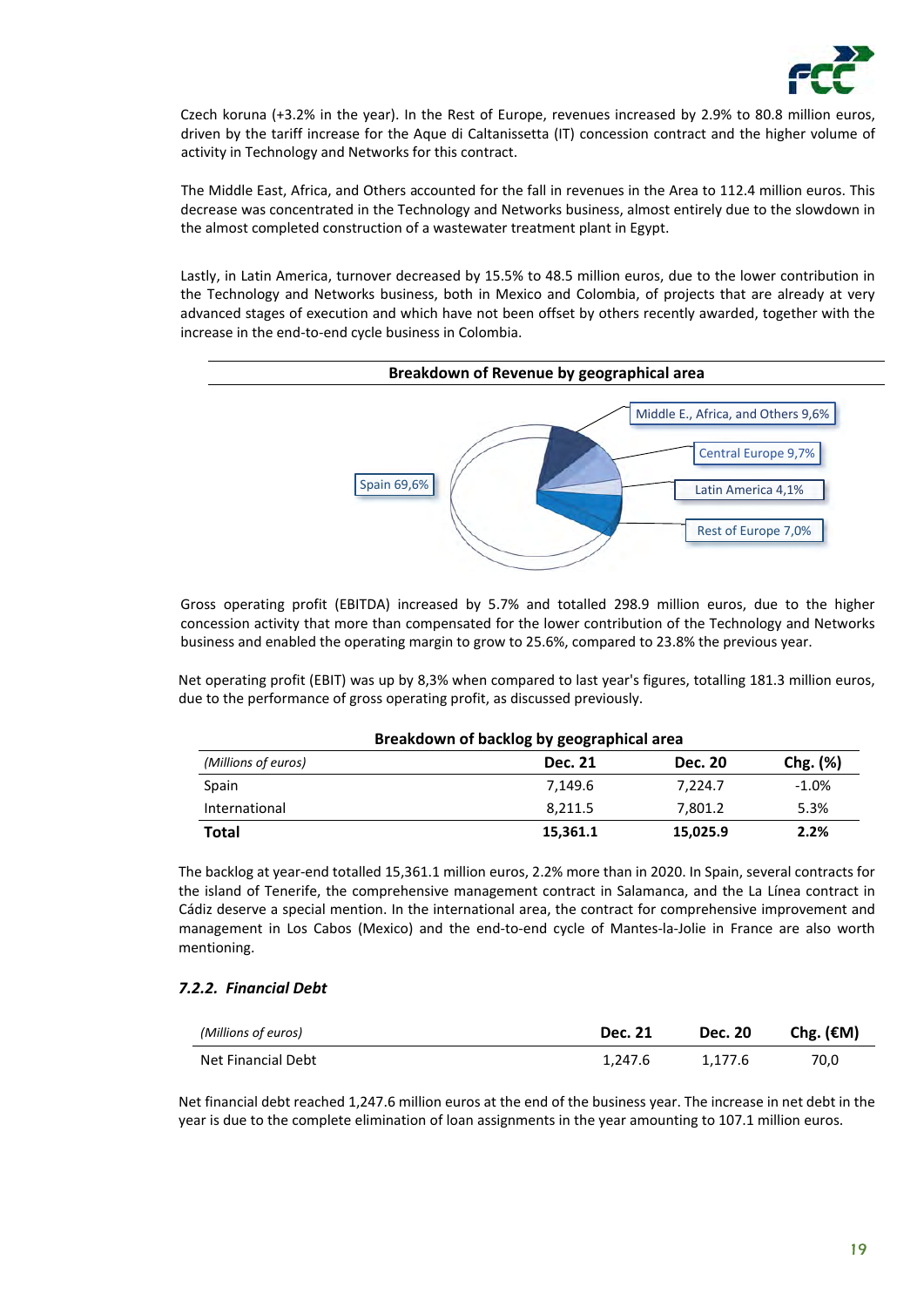

# **7.3. Construction**

The Construction area contributed 9.1% of the FCC Group's EBITDA at the end of the business year. Its activity focuses on the design and construction of large civil, industrial and building works, with a selective presence in certain regions, currently around 20 countries. Special mention should go to participation in major works like railways, tunnels, bridges and football stadiums that constituted a major part of the activity.

| (Millions of euros)  | <b>Dec. 21</b> | <b>Dec. 20</b> | Chg. (%) |
|----------------------|----------------|----------------|----------|
| Turnover             | 1,659.6        | 1,611.0        | 3.0%     |
| EBITDA               | 102.6          | 53.6           | 91.5%    |
| <b>EBITDA Margin</b> | 6.2%           | 3.3%           | 2.9 p.p  |
| EBIT                 | 71.1           | 20.9           | 240.2%   |
| <b>EBIT</b> margin   | 4.3%           | 1.3%           | 3.0 p.p  |

Revenuesin the area were up by 3% to 1,659.6 million euros, largely due to the steady pace of project performance in Spain Europe and Latin America, offsetting the lower activity levels in the Middle East.

| Breakdown of revenue by geographical area |                |         |          |
|-------------------------------------------|----------------|---------|----------|
| (Millions of euros)                       | <b>Dec. 21</b> | Dec. 20 | Chg. (%) |
| Spain                                     | 885.2          | 848.8   | 4.3%     |
| Rest of Europe and Others                 | 419.2          | 390.0   | 7.5%     |
| Latin America and the US A                | 209.4          | 126.0   | 66.2%    |
| Middle East and Africa                    | 145.8          | 246.2   | $-40.8%$ |
| <b>Total</b>                              | 1,659.6        | 1.611.0 | 3.0%     |

By geographical area, turnover in Spain increased by 4.3% to 885.2 million euros, due to the good pace of execution in the remodelling of the Santiago Bernabéu football stadium, as well as in other minor public works such as the remodelling of the Plaza de España and the island ring road in Tenerife.

Similarly, in the Rest of Europe and other markets, turnover grew by 7.5% compared to the previous year, reaching 419.2 million euros, thanks to the greater contribution of projects under development, such as the A‐9 in Holland and the A-465 motorway in Wales, which compensated for the lower contribution of others already completed, such as Grangegorman in Ireland.

In Latin America and the USA, revenues grew significantly, up to 209.4 million euros, largely due to the increased contribution of the Maya Train in Mexico and the commencement of a road project in Chile.

The drop in revenues is mainly concentrated in the Middle East, down to 40.8% to 145.8 million euros, essentially due to the lower activity reported in the construction of the Riyadh metro in Saudi Arabia as the project nears completion.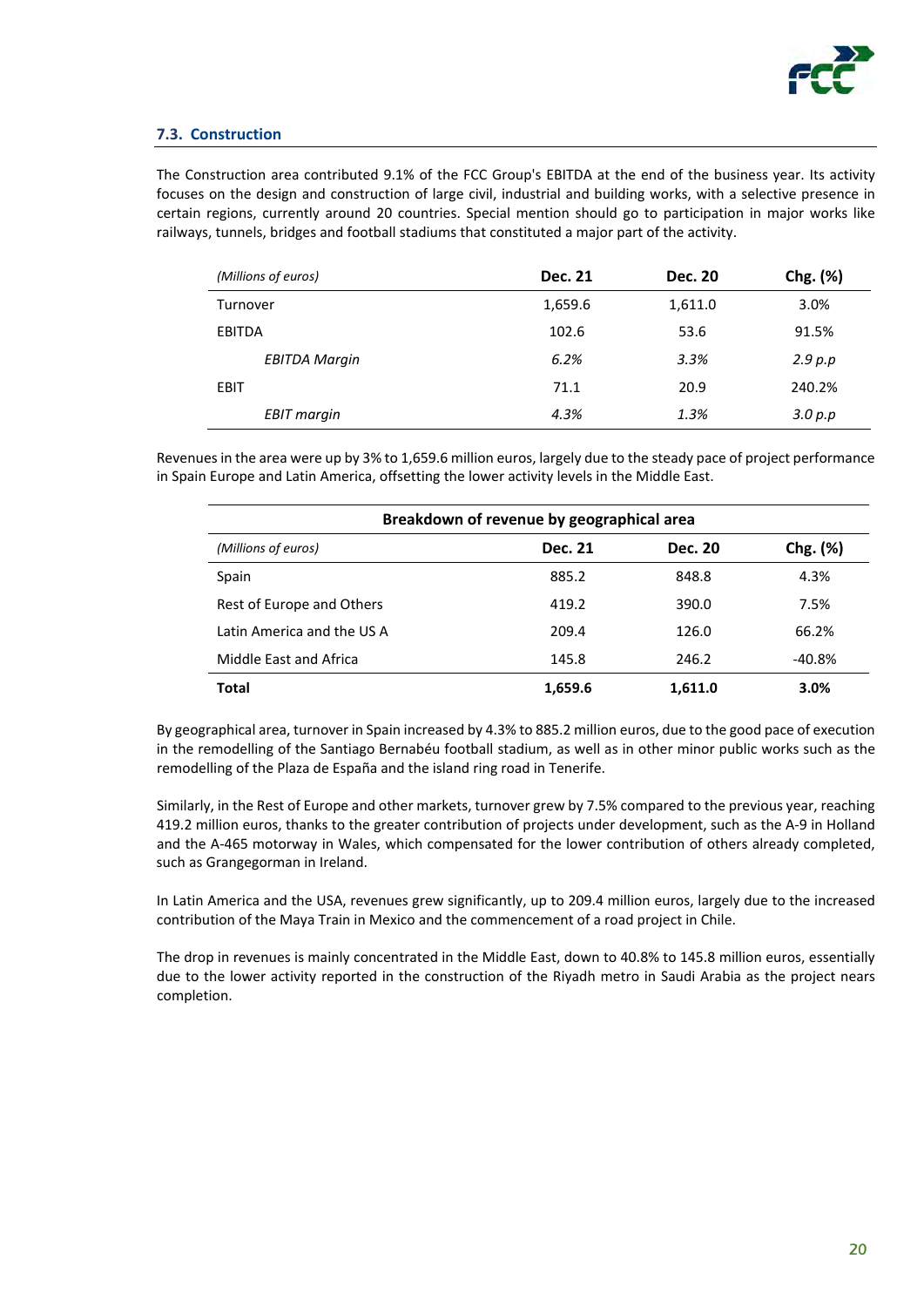

#### **Breakdown of revenue by geographical area**



Gross operating profit increased significantly by 91.5% to 102.6 million euros compared to 53.6 million euros in the previous year. This increase is based on the aforementioned development of revenues and especially on the disappearance of the impact on various projects in the previous year caused by the slowdown and stoppages due to by the measures taken to combat the health crisis. As a result, the operating margin for the year amounted to 6.2%, similar to the level reached in previous quarters.

Net operating profit totalled 71.1 million euros, compared to 20.9 million euros for the previous year, thanks to the performance of gross operating earnings, as mentioned previously.

| Breakdown of backlog by geographical area |                |                |          |
|-------------------------------------------|----------------|----------------|----------|
| (Millions of euros)                       | <b>Dec. 21</b> | <b>Dec. 20</b> | Chg. (%) |
| Spain                                     | 1,368.0        | 1,628.4        | $-16.0%$ |
| International                             | 2,613.3        | 3.527.4        | $-25.9%$ |
| Total                                     | 3,981.3        | 5,155.8        | $-22.8%$ |

The revenue portfolio drops to 3,981.3 million, more sharply in the International realm, due both to the progress of contracts and the adjustments made to the projects to be carried out in certain countries, which have yet to be offset by new contracts.

| <b>Breakdown of the Backlog by Activity Segment</b> |                |                |               |  |
|-----------------------------------------------------|----------------|----------------|---------------|--|
| (Millions of euros)                                 | <b>Dec. 21</b> | <b>Dec. 20</b> | $Chg.$ $(\%)$ |  |
| Civil engineering works                             | 3,301.6        | 4,121.5        | $-19.9%$      |  |
| <b>Building</b>                                     | 426.3          | 695.0          | $-38.7%$      |  |
| Industrial Projects                                 | 253.4          | 339.3          | $-25.3%$      |  |
| <b>Total</b>                                        | 3,981.3        | 5,155.8        | $-22.8%$      |  |

Civil engineering works continue to be the dominating segment by type of activity, representing 82.9% of the total.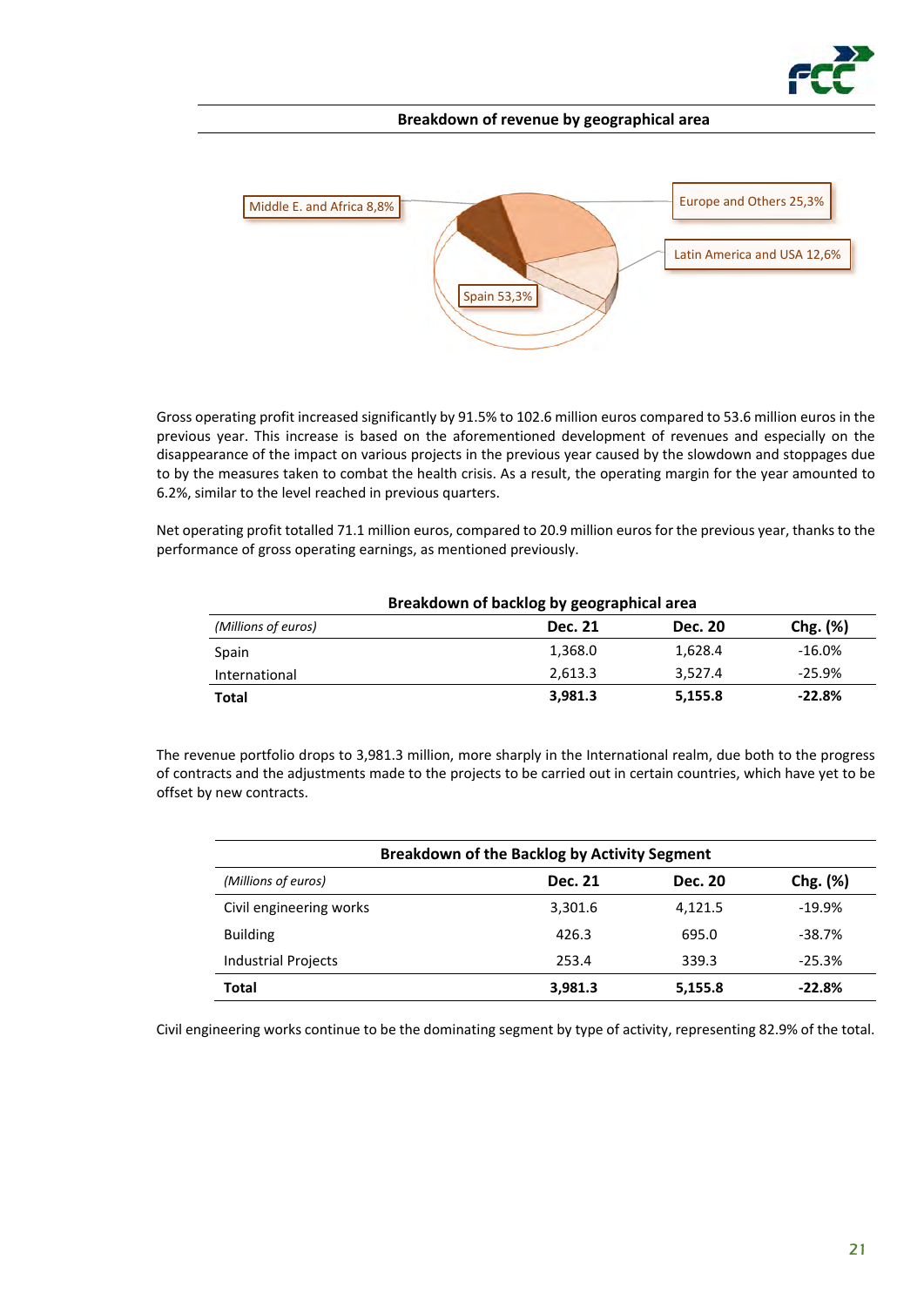

# **7.4. Cement**

The Cement area contributed 6.8% of the FCC Group's EBITDA in the business year. This activity was undertaken by the CPV Group, which focuses on manufacturing cement and by-products, with 7 main production centres in Spain and 1 in Tunisia, in addition to a minority stake of 45% in Giant Cement, which operates a number of factories on the east coast of the US. A

# *7.4.1. Earnings*

| (Millions of euros)  | <b>Dec. 21</b> | <b>Dec. 20</b> | Chg. (%)   |
|----------------------|----------------|----------------|------------|
| Turnover             | 433.8          | 382.6          | 13.4%      |
| Cement               | 393.2          | 345.2          | 13.9%      |
| Other                | 40.6           | 37.4           | 8.6%       |
| <b>EBITDA</b>        | 76.1           | 139.9          | $-45.6%$   |
| <b>EBITDA Margin</b> | 17.5%          | 36.6%          | -19.0 p.p  |
| EBIT                 | (90.3)         | 106.8          | $-184.6\%$ |
| <b>EBIT</b> margin   | $-20.8%$       | 27.9%          | -48.7 p.p  |

The area's revenues rose 13.4% compared to last year and amount to 433.8 million euros, due to an increase in volumes invoiced in Spain as well as an increase in exports from local markets (Spain and to a lesser extent Tunisia).

| Breakdown of revenue by geographical area |                |         |               |
|-------------------------------------------|----------------|---------|---------------|
| (Millions of euros)                       | <b>Dec. 21</b> | Dec. 20 | $Chg.$ $(\%)$ |
| Spain                                     | 262.9          | 237.9   | 10.5%         |
| Tunisia                                   | 57.8           | 57.8    | $0.0\%$       |
| Miscellaneous (exports)                   | 113.1          | 86.9    | 30.1%         |
| <b>Total</b>                              | 433.8          | 382.6   | 13.4%         |

With regards to the geographical areas, the turnover in Spain was up by 10.5% to 262.9 million euros, due to the significant increase in volumes, which concentrated in the first half of the year, together with price stability, all derived from the drop in demand since last year, mostly of private origin.

In the local Tunisian market, turnover remained at the same level as the previous year at 57.8 million euros, where the increase in prices compensated for the slight decrease in volumes.

Moreover, export revenues increased by a noteworthy 30.1% to 113.1 million euros, following an increase in exports, mainly to the EU, from Spain, in particular to the UK and France, as well as those from Tunisia.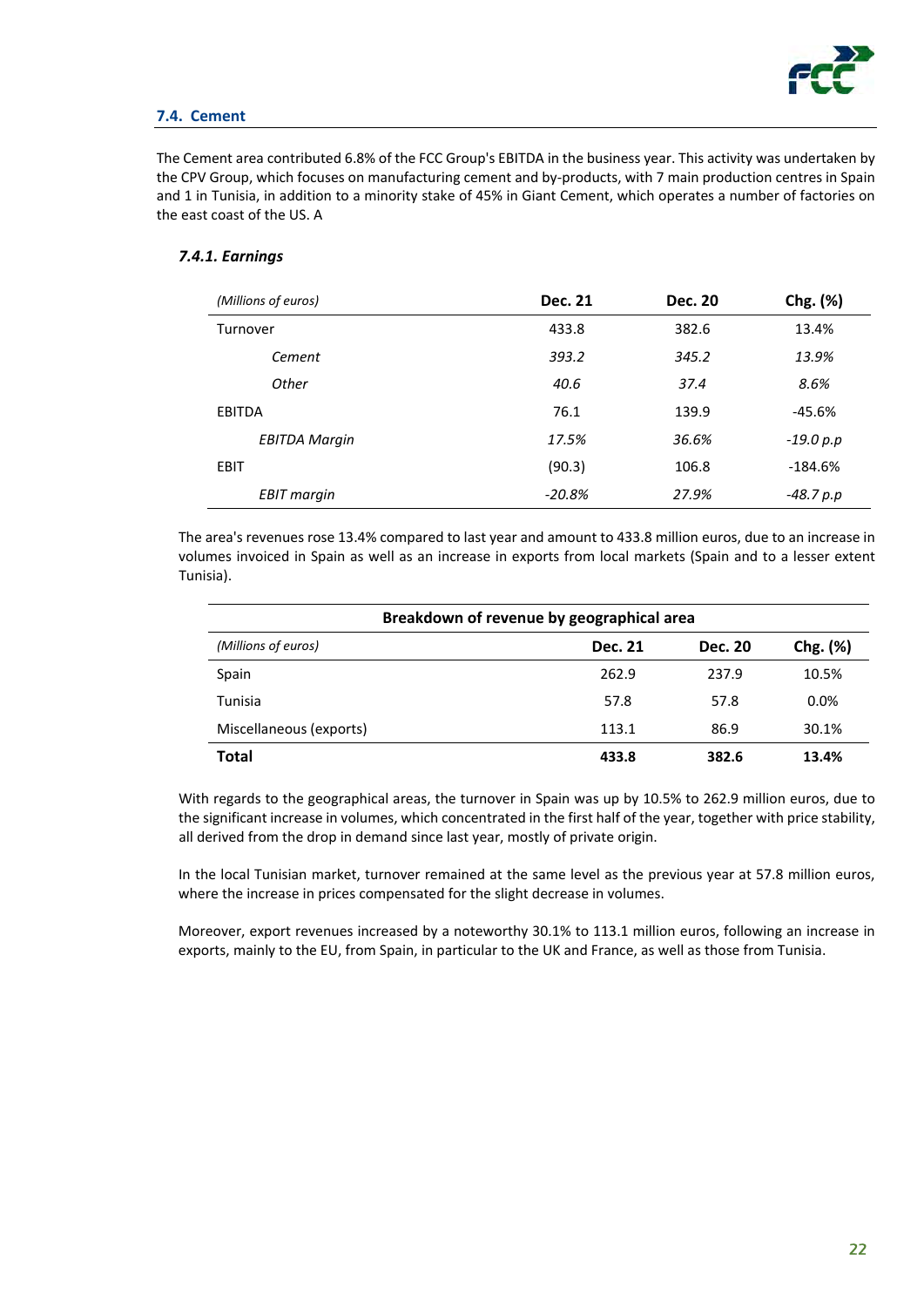

#### **Breakdown of revenue by geographical area**



Moreover, EBITDA stood at 76.1 million euros, 45.6% down when compared to 139.9 million euros during the previous year. This drop is largely explained by the impact of the sale of a large volume of CO2 rights during the previous year, which amounted to 58.9 million euros, as compared to 7.8 million euros during this year. Excluding this differentiating factor, operating profit excluding CO2 was down 15.6% compared to the previous year, mainly due to the effect of the increase in electricity and fuel prices in the second half of 2021.

The net operating profit was ‐90.3 million euros, mainly due to a 136‐million‐euro adjustment to the value of various property, plant and equipment and goodwill, in order to better reflect their estimated future cash generation capacity.

# *7.4.2. Financial Debt*

| (Millions of euros) | <b>Dec. 21</b> | <b>Dec. 20</b> | Chg. $(\epsilon M)$ |
|---------------------|----------------|----------------|---------------------|
| Net financial debt  | 124.4          | 173.7          | (49.3)              |

Net financial debt, entirely without recourse to the Group's parent company, dropped to 49.3 million euros when compared to December of last year, reaching 124.4 million euros, as a consequence of the application of the free cash flow generated in the year as a whole to the reduction of financial indebtedness. The Cement area therefore reaches a new milestone in the progressive strengthening of its financial soundness.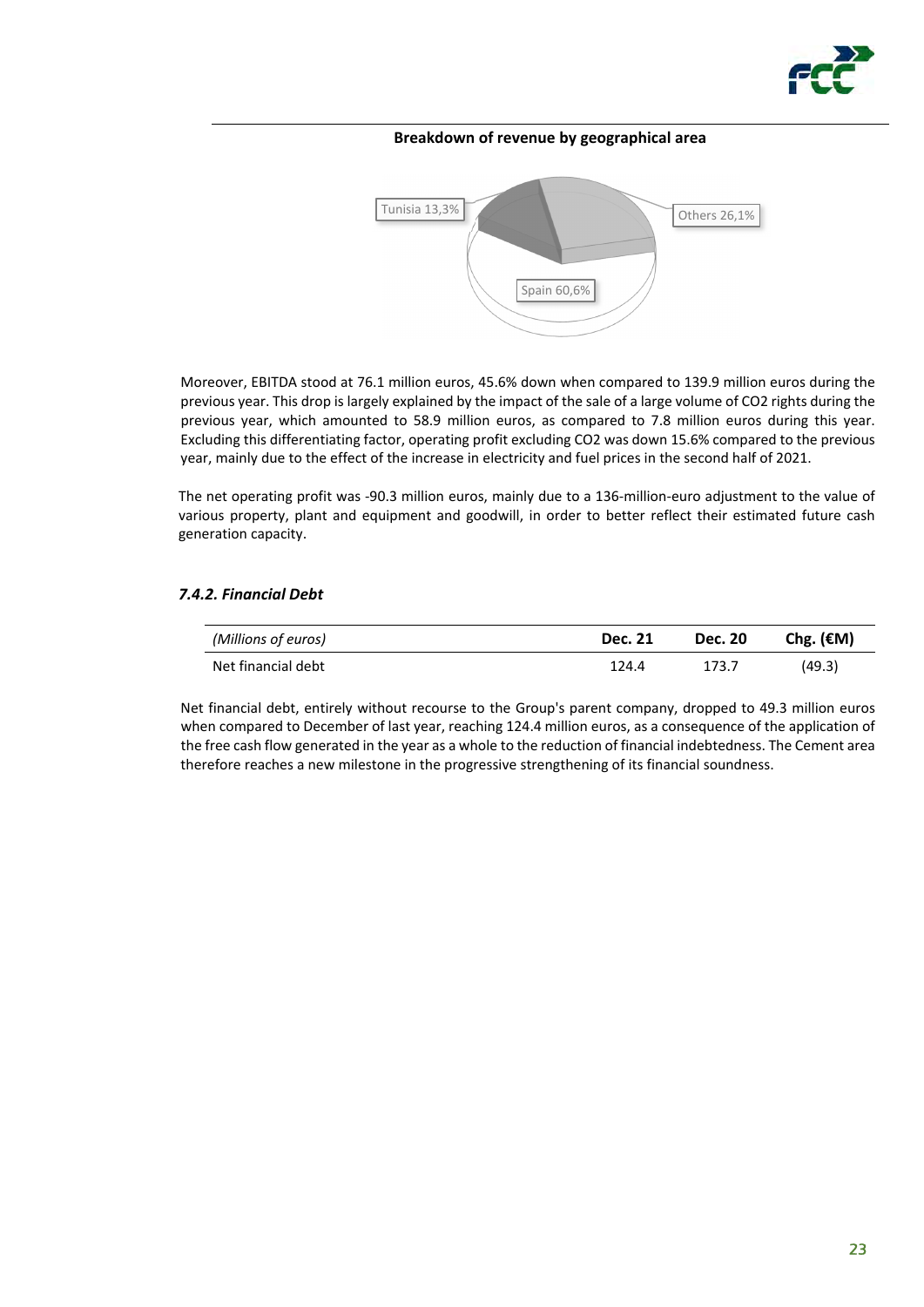#### **7.5. Real Estate**



As a result of the various corporate operations carried out in the fourth quarter of this year by the head of the real estate activity, FCC Inmobiliaria, the most significant figures are presented separately for both years, as opposed to their inclusion in Corporate Services, which reported them until September 2021. Of note among the operations carried out in the last quarter was the acquisition of 13.12% of Realia's share capital for 83.9 million euros, giving it control, with a 50.1% stake, and itsfull consolidation. In addition, 100% of the capital of Jezzine, a holding company exclusively dedicated to the operation of rental assets, was incorporated through a non‐monetary contribution. As a result of this last operation, FCC Inmobiliaria remains controlled by FCC SA, with 80.03% of its capital. These operations allow for a significant strengthening of FCC Inmobiliaria's competitive position and the weight of the rental property business, as well as the enhancement of operating synergies. The two corporate incorporations described above, Grupo Realia and Jezzine, only contribute to the FCC Group's operations for two months of the business year.

The Real Estate area will contribute 3.6% of the FCC Group's EBITDA in 2021. Its activity is centred in Spain and is structured in two main activities, with the first being the holding, development, and operation of all types of real estate on a rental basis (mainly offices, premises, and shopping centres). This is in addition to the development for sale of properties, which includes the urban management of its land portfolio, providing development management services for third parties.

#### *7.5.1. Earnings*

| (Millions of euros)            | <b>Dec. 21</b> | <b>Dec. 20</b> | Chg. (%) |
|--------------------------------|----------------|----------------|----------|
| Turnover                       | 147.9          | 34.8           | N/A      |
| Rentals                        | 17.2           | 0.0            | N/A      |
| <b>Residential Development</b> | 130.7          | 34.8           | N/A      |
| <b>EBITDA</b>                  | 40.0           | (3.8)          | N/A      |
| <b>EBITDA Margin</b>           | 27.0%          | $-10.9%$       | 38.0 p.p |
| <b>EBIT</b>                    | 298.3          | (3.8)          | N/A      |
| <b>EBIT</b> margin             | 201.7%         | $-10.9%$       | N/A      |

The area's revenues amounted to 147.9 million euros in 2021, a substantial increase over the previous year, due both to the aforementioned entry into the scope using full consolidation of the Realia Group and Jezzine, and to the increase in revenues from the Development activity, due to the higher rate of deliveries throughout this business year.

In the Residential Development activity, with 130.7 million euros of revenues in the year, this is explained by the increase in activity, which in comparable terms (without considering the effect of the consolidation of the Realia Group), would have grown to 102.3 million euros in this business year. In addition, the activity has been reinforced by the contribution of the Realia Group for two months of the year, with 28.4 million euros. The revenues generated were distributed among more than ten developments, mainly in metropolitan areas of large cities in Spain.

The revenue reported by Rentals was 17.2 million, compared to the lack of a contribution in the previous year and only two months of this activity in the year. Its revenues are concentrated in the use of offices (comprising Jezzine's network of properties dedicated to the rental of bank branches), which accounted for more than 80% of the total, followed by rent generated by the operation of shopping centres. At year-end, the occupancy rate exceeded 95%, supported by high occupancy levels in all uses, locations, and the very long‐term contract held by the subsidiary Jezzine in relation to offices.

Similarly, EBITDA performed better this year, with a figure of 40 million euros, due both to the higher profitability of Development operations and to the effect of the contribution of the new Rentals activity, with a much higher operating margin. As a result, the operating margin stood at 27% for the year, a percentage that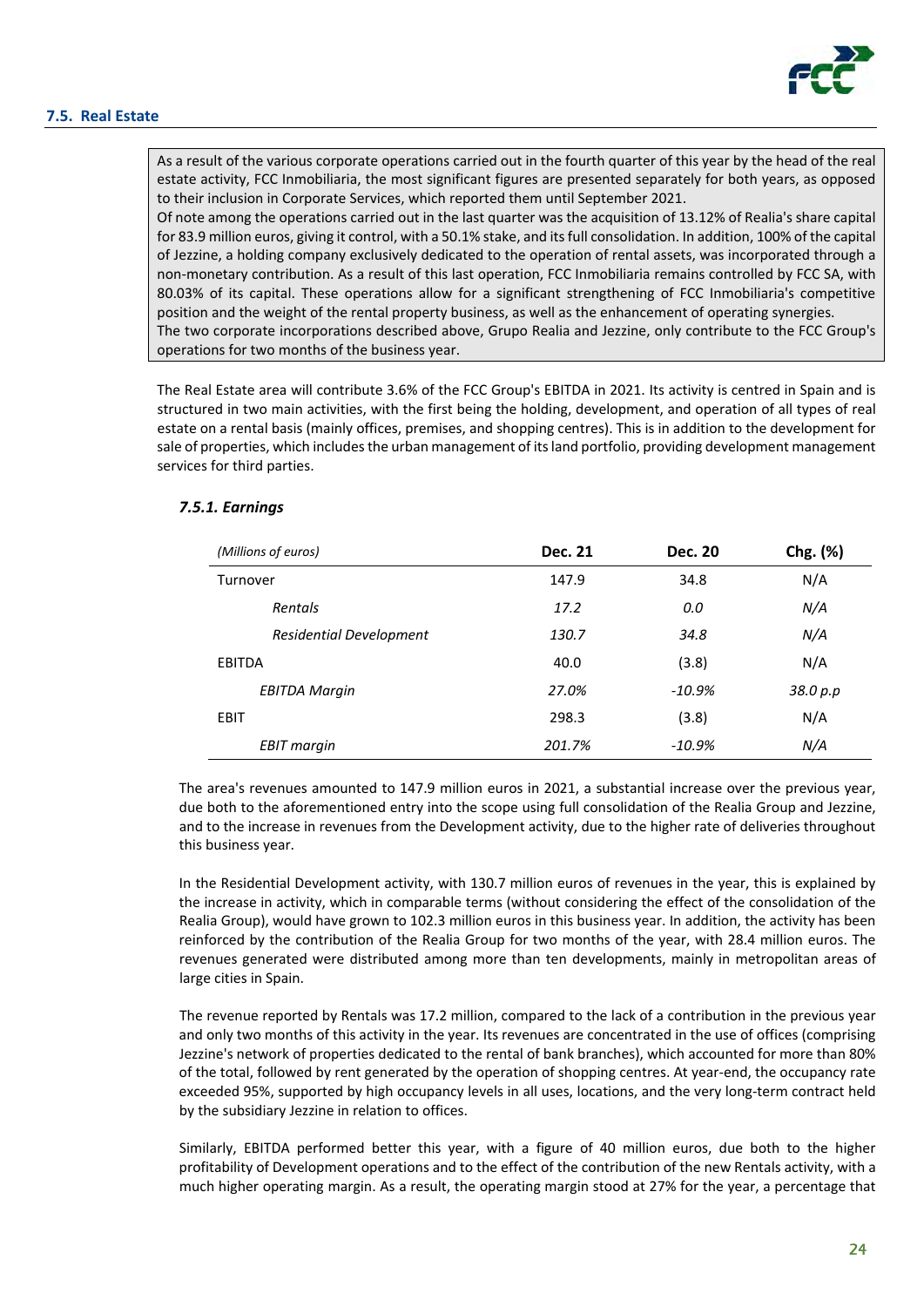

should increase in the coming periods as the contribution of the Rentals activity is extended to the whole of the annual period.

EBIT contains the effect of the aforementioned change in EBITDA, together with the profit generated by raising the value of Realia's rental assets by 241.7 million euros to their fair market value.

The latest available market valuation of the area's real estate assets, which totalled 2,941.8 million euros at 31 December 2021, is presented below. The majority corresponds to rental assets, which account for 71% of the total, a figure of 2,086.6 million euros, while Residential Development, which includes land at different stages of development together with developments being marketed, in progress, and completed, accounts for 29% of the total, amounting to 855.2 million euros.



*\*Development data of FCC Inmobiliaria, S.A. as at 30 June 2021.*



*\*Includes products in progress and finished products*

# *7.5.2. Financial Debt*

| (Millions of euros) | <b>Dec. 21</b> | <b>Dec. 20</b> | Chg. $(\epsilon M)$ |
|---------------------|----------------|----------------|---------------------|
| Net financial debt  | 889.,          |                | 889.7               |

The balance of financial debt at 31 December 2021 amounted to 889.7 million euros, compared to zero in the previous year. The net financial indebtedness generated this year is explained in its entirety by the full consolidation of the Realia Group's debt and that of Jezzine, both at year‐end. Both subsidiaries have long‐term financing structures, linked to their rental assets and are separate from the head of the area, FCC Inmobiliaria.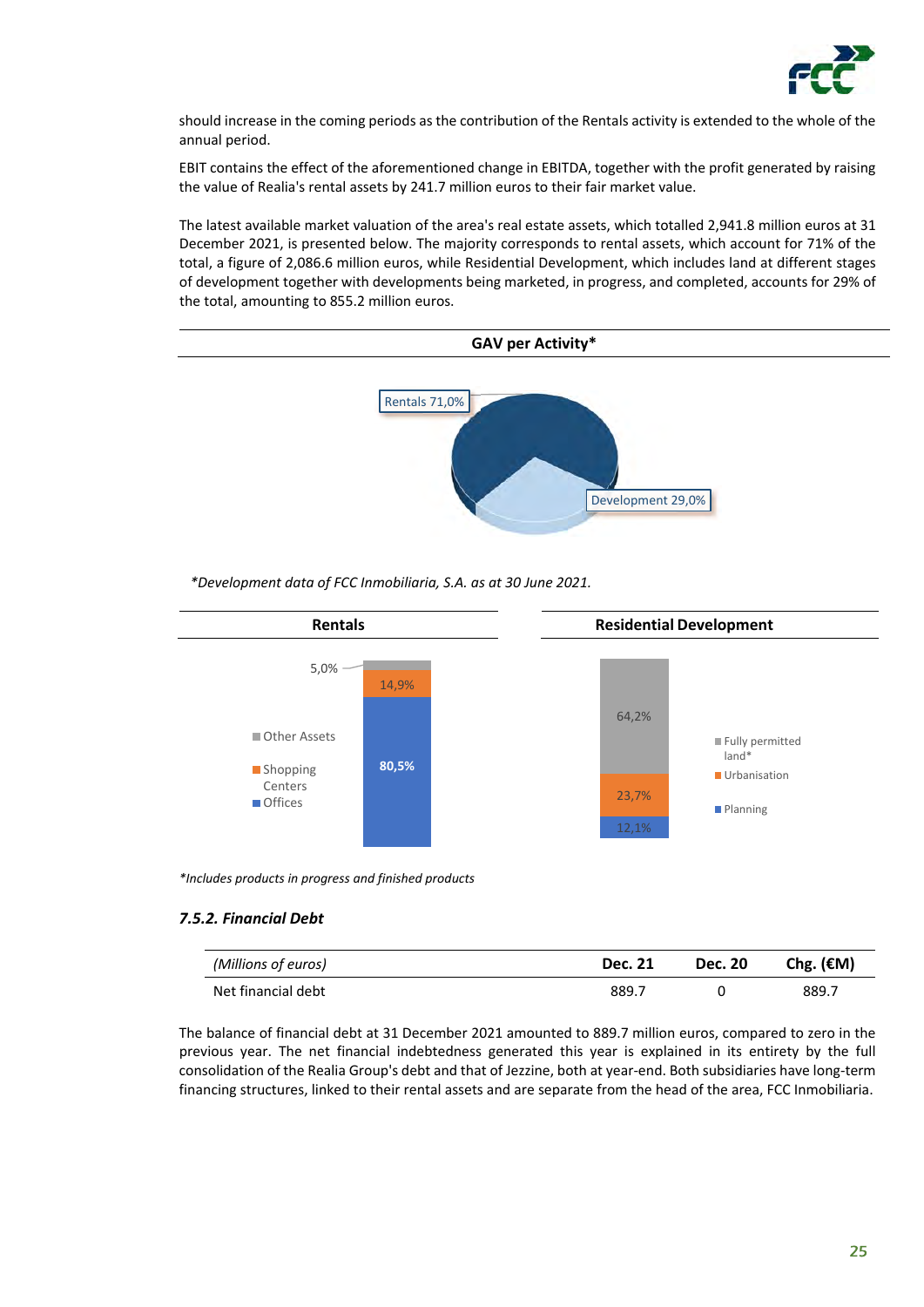

#### **8. SHARE INFORMATION**

#### **8.1. Stock market performance**

|                                                                                 | Jan. – Dec. 2021 | Jan. – Dec. 2020 |
|---------------------------------------------------------------------------------|------------------|------------------|
| Closing price $(\epsilon)$                                                      | 11.08            | $8.40*$          |
| Change in the period                                                            | 31.9%            | -16.3%           |
| High $(\epsilon)$                                                               | 11.40            | $11.56*$         |
| Low $(\epsilon)$                                                                | 8.71             | $6.77*$          |
| Average daily trading (no. of shares)                                           | 69,303           | 74,593           |
| Average daily trading (million euros)                                           | 0.7              | 0.7              |
| Capital. at end of period (million euros)                                       | 4.711            | 3.600            |
| No. of shares circulating at closure<br>* 2021 Data adjusted for serin dividend | 425,173.636      | 409,106.618      |

 *\* 2021 Data adjusted for scrip dividend*

#### **8.2. Dividends**

The Company's Board of Directors, at its meeting held on 29 June 2021, agreed to implement the agreement on the distribution of the scrip dividend adopted at FCC's General Shareholders' Meeting on 29 June 2021, in item 6 of the Agenda, in compliance with the terms and conditions agreed at the General Shareholders' Meeting. The holders of 98.18% of the free allocation rights opted to receive new shares, in recognition for their confidence in management and their capacity to execute the Group's value creation potential. Therefore, the paid‐up capital increase was 16,067,018 shares; the total number of shares of the new capital stock was 425,173,636.

# **8.3. Treasury stock**

On 28 July, the company reported that the Board of Directors, at its meeting held on 27 July, approved a Temporary stock buy‐back programme, which will be closed on 30 September 2021. This programme is aimed at reducing FCC's share capital through the redemption of its own stock and it has the following characteristics: the maximum number of shares to be acquired under the Programme is 1.7 million and the maximum investment of the Programme was 20 million euros.

Subsequently, on 23 September, the Board of Directors agreed to extend the Temporary stock buy‐back programme for an additional six‐month period, which will end on 30 March 2022.

All in all, the treasury stock position at the end of the business year amounted to 2,410,758 shares, equivalent to 0.567% of the capital stock.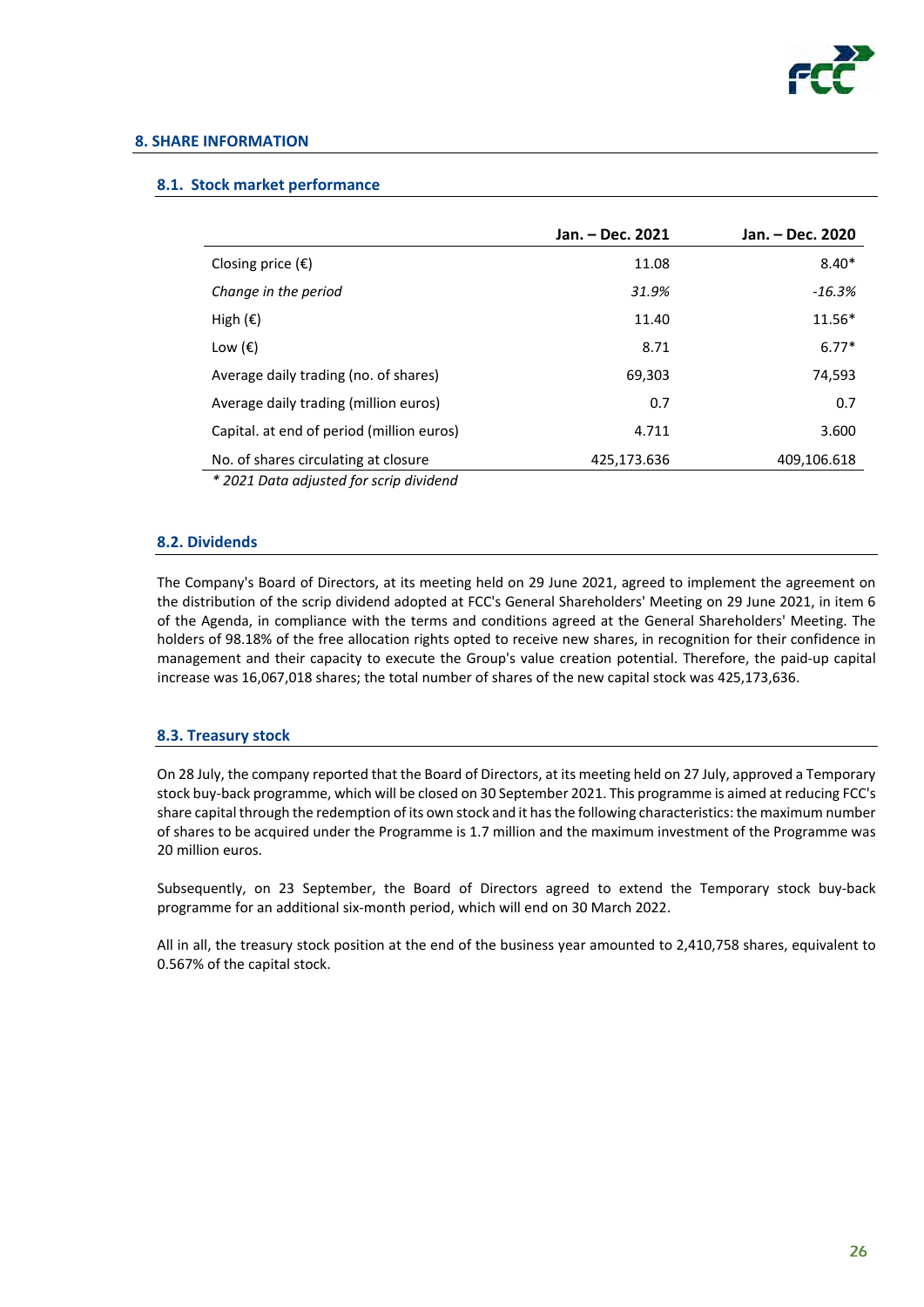

# **Explanatory note**

#### EBITDA

We define EBITDA as earnings from continuing operations before tax, earnings of companies accounted for using the equity method, financial result, depreciation and amortisation charges, impairment, gains or losses on disposals of non-current assets, grants, net changes in provisions and other non-recurring revenues and expenses.

#### **BACKLOG**

The FCC Group uses the backlog as an additional accounting measure in certain areas of our businesses. We calculate the backlog for our Environmental Services, Water and Construction areas because these businesses are characterised by medium and long-term contracts. Because of its typically short-term purchase cycle, we do not calculate backlog for our Cement business area.

As at any given date, the backlog reflects pending production, that is, amounts under contracts or client orders, net of taxes on production, less any amounts under those contracts or orders that have already been recognised as revenue. We value pending production according to the expected number of units at current prices as at the date of calculation. The backlog includes only those amounts to which clients are bound by virtue of a signed contract or firm order.

In the Environmental Services area, we recognise the backlog for our waste management contracts only when the relevant contract grants us exclusivity in the geographical area where the plant, landfill or other facility is located.

In our Water business area, we calculate initial backlog on the basis of the same long-term volume estimates that serve as the basis for our contracts with clients and for the tariffs set in those contracts.

In our Construction business area, we recognise the backlog only when we have a signed contract with, or a firm order from, the end client.

Once we have included a contract in our backlog, the value of pending production under that contract remains in backlog until fulfilled or cancelled. However, we do adjust the values of orders in the backlog as needed to reflect any price or schedule changes that may be agreed with the client. For example, after the date of calculation, a price may increase or decrease as a result of changes in contractual production due to additional works to be performed. Due to a number of possible factors, we could fail to realise as revenue part or all of our calculated backlog with regard to a given contract or order. Our backlog is subject to adjustments and project cancellations and is, therefore, an uncertain indicator of future earnings.

In the Real Estate area, the real estate portfolio corresponds to the amount of the collection corresponding to the sales of properties pending formalisation at the end of the period in the Development activity. The GAV at the market value of the real estate assets as determined by independent experts and the occupancy rate at the occupied surface area of the portfolio of rental property assets divided by the portfolio's operating surface area.

#### NET FINANCIAL DEBT

Net financial debt is defined as total gross financial debt (current and non‐current) less current financial assets, cash and other cash equivalents.

# **9. DISCLAIMER**

The interim financial information contained in this document was obtained from the consolidated interim financial statements as at 31 December 2021, prepared in accordance with the International Financial Reporting Standards (IFRS) that had been adopted by the European Union at the end of the period, in conformity with Regulation (EC) no 1606/2002 of the European Parliament and of the Council of 19 July 2002.

No liability whatsoever is assumed by the Company, its advisors or representatives, whether for negligence or otherwise, with respect to any loss or damage arising from any use whatsoever of this document or its contents.

This document does not constitute an offering or an invitation to acquire or subscribe shares in accordance with Act 24/1988, of 28 July, on the Securities Market, Royal Decree‐Act 5/2005, of 11 March, and/or Royal Decree 1310/2005, of 4 November, and their implementing regulations. In addition, this document is neither an offer to buy nor a solicitation to purchase, sell or exchange shares, nor is it a request for any kind of vote or approval in any other jurisdiction.

Neither this document nor any part of it is contractually binding and may not be used or construed as constituting a contract or any other type of commitment.